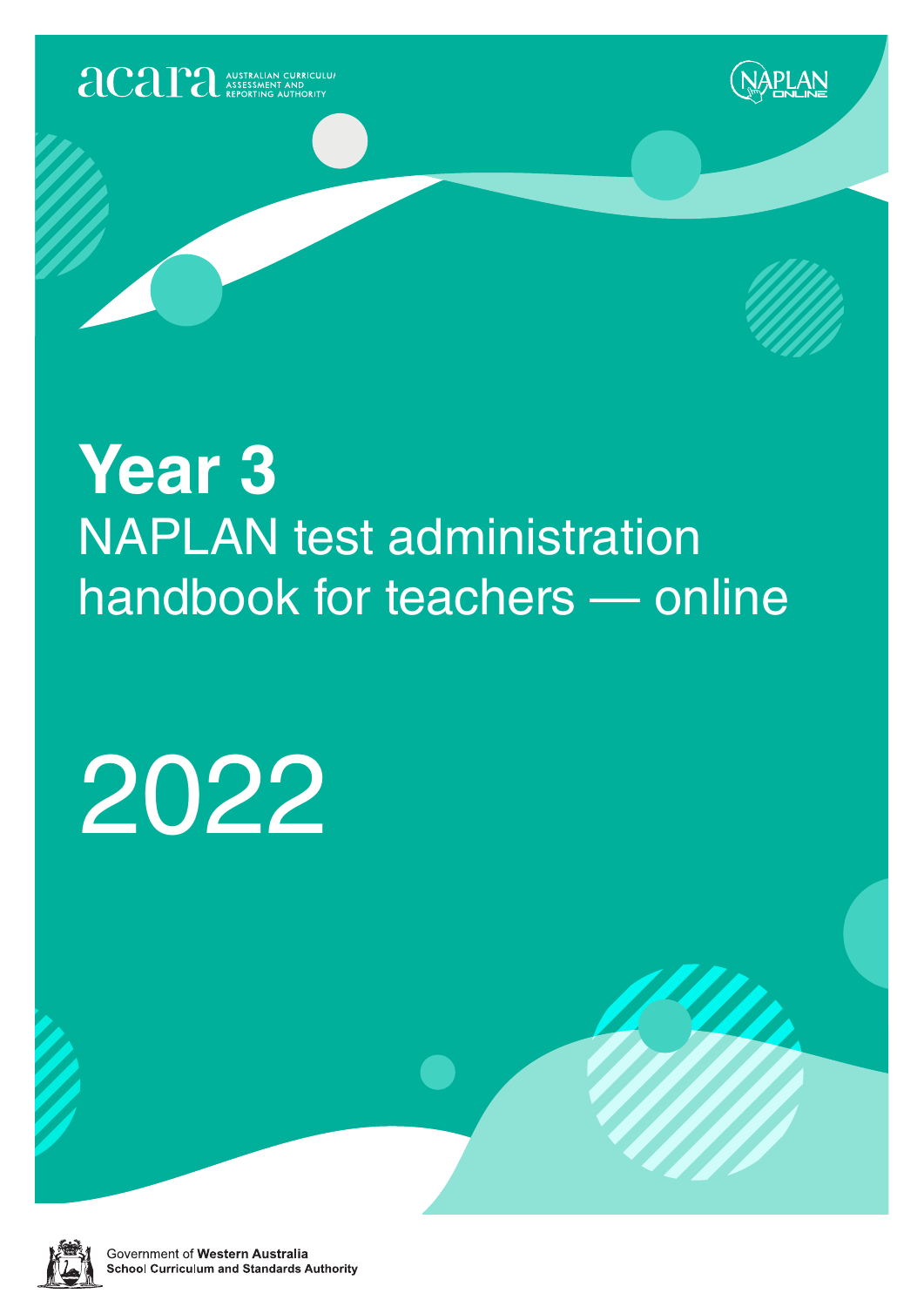# TABLE OF CONTENTS

| 1. |     | <b>INTRODUCTION</b>                                              | 1                       |
|----|-----|------------------------------------------------------------------|-------------------------|
|    | 1.1 | Test dates                                                       | $\mathbf{1}$            |
|    | 1.2 | Test durations                                                   | $\overline{2}$          |
| 2. |     | THE YEAR 3 PAPER-BASED NAPLAN WRITING TEST                       | 3                       |
|    | 2.1 | Preparing for the writing test                                   | 3                       |
|    | 2.2 | Students with a disability or temporary injury                   | $\overline{4}$          |
|    | 2.3 | Recording student participation and adjustments for disability   | 5                       |
| 3. |     | <b>WRITING TEST ADMINISTRATION - YEAR 3</b>                      | $\overline{\mathbf{z}}$ |
|    | 3.1 | Time allocation                                                  | $\overline{7}$          |
|    | 3.2 | Preparation for the writing test                                 | $\overline{7}$          |
|    | 3.3 | Materials required                                               | $\overline{7}$          |
|    | 3.4 | Test administration script                                       | 8                       |
|    | 3.5 | After the test                                                   | 11                      |
| 4. |     | THE YEAR 3 ONLINE NAPLAN TESTS                                   | 12                      |
|    | 4.1 | Preparing for the tests                                          | 12                      |
|    | 4.2 | Managing a test session                                          | 17                      |
|    | 4.3 | Test administration system functions                             | 18                      |
| 5. |     | READING / CONVENTIONS OF LANGUAGE / NUMERACY TEST ADMINISTRATION | 21                      |
|    | 5.1 | Reading test administration                                      | 23                      |
|    | 5.2 | Conventions of language test administration                      | 26                      |
|    | 5.3 | Numeracy test administration                                     | 30                      |
|    |     |                                                                  |                         |

#### **APPENDIX 1: DISABILITY ADJUSTMENT CODES 34**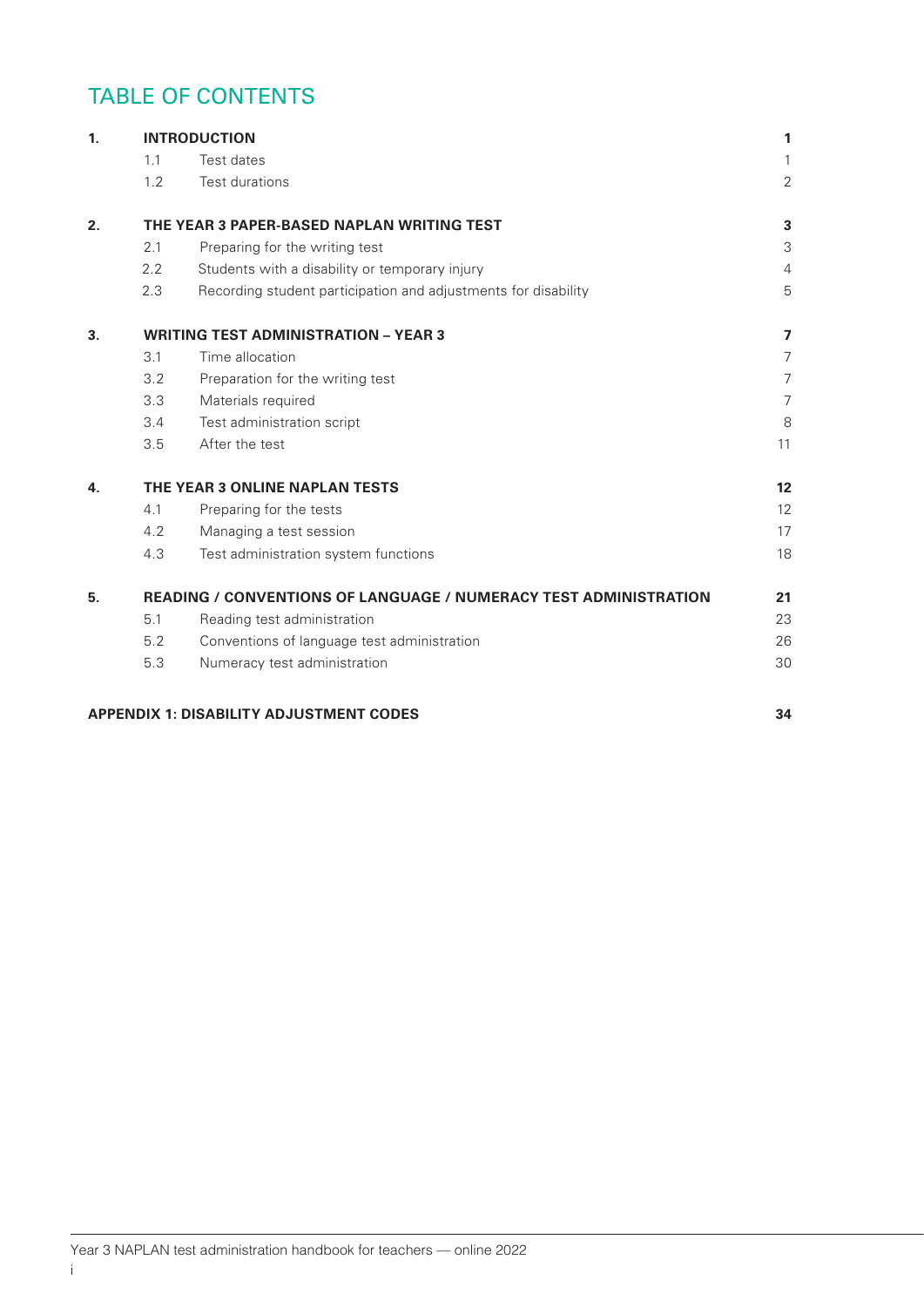### 1. INTRODUCTION

Thank you for administering the National Assessment Program – Literacy and Numeracy (NAPLAN) online.

Year 3 students participating in the online administration of NAPLAN will sit the NAPLAN writing test as a paper-based test.

As a consequence, this handbook separates its instructions and information into two broad sections: one addressing the paper-based NAPLAN writing test and one addressing the three online NAPLAN tests.

Your role in the administration of the tests is critical. It is important that you are familiar with all the procedures in this handbook.

Standardised administration of the tests contributes significantly to the fairness and reliability of the assessment tasks. It is important that these administration instructions are followed carefully and that a positive and calm atmosphere is maintained throughout the test sessions.

If you have any questions before, during or after the NAPLAN test event, seek advice from your NAPLAN coordinator.

#### **1.1 Test dates**

The NAPLAN test window starts on 10 May 2022 and finishes on 20 May 2022. The test security period extends for two weeks past the end of the test window and finishes on 3 June 2022. See page 2.

#### *Domains other than writing*

Domains other than writing must be tested in the following sequence:

```
Reading (R) \rightarrow Conventions of language (Col) \rightarrow Numeracy (N)
```
#### *Writing*

All year 3 students sit the writing test on Day 1.

#### *Catch-up sessions*

Catch-up sessions are test sessions made available for students who were identified by the school they are enrolled in as absent for their scheduled NAPLAN test. They are not available for students who have already logged into a session and started a test nor to visiting students attending a host school.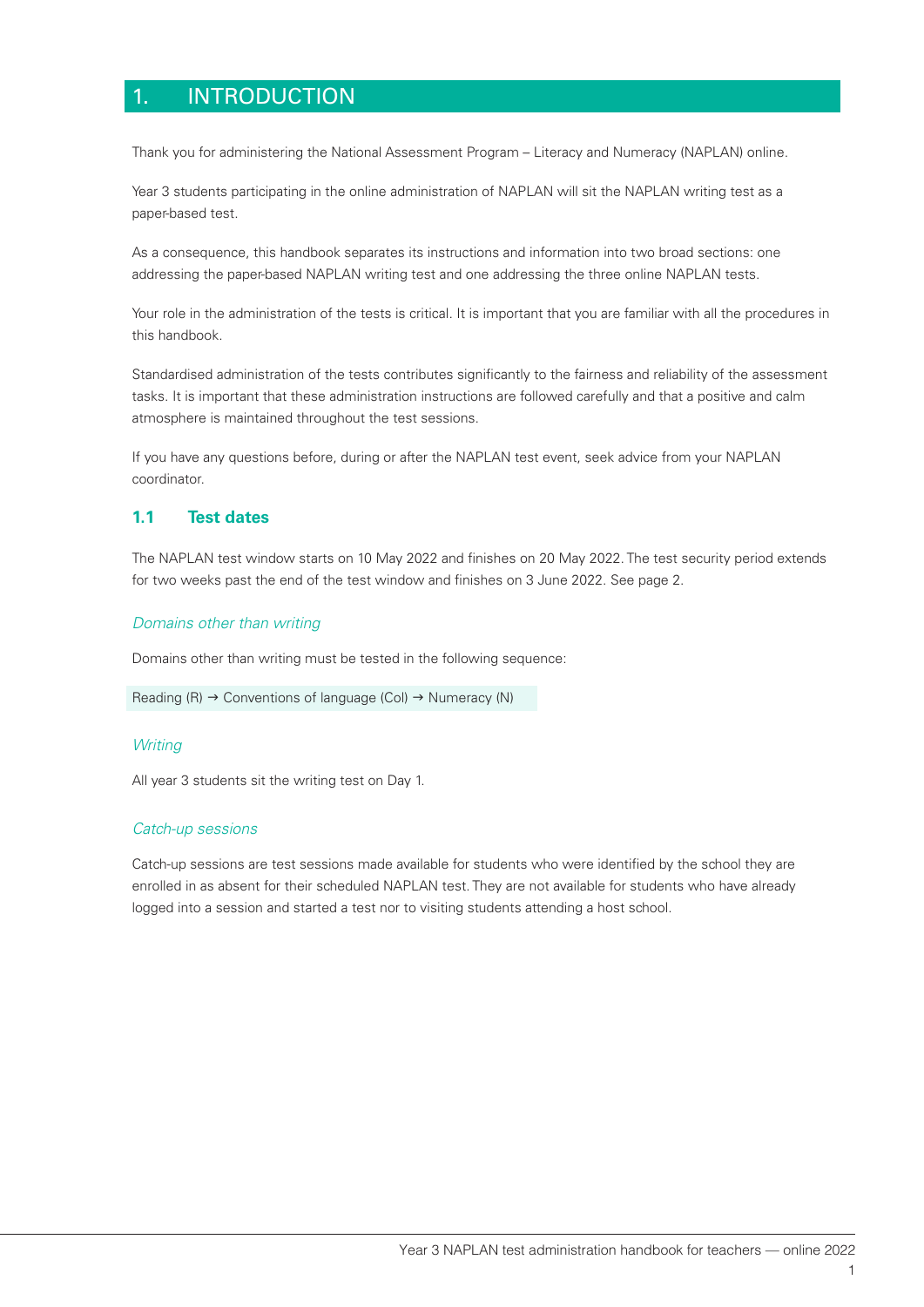#### *Test dates*

|                                |                      |                                         | Year <sub>3</sub>                                                                                   | <b>Years 7 &amp; 9</b>               |                                     |  |  |
|--------------------------------|----------------------|-----------------------------------------|-----------------------------------------------------------------------------------------------------|--------------------------------------|-------------------------------------|--|--|
|                                |                      | <b>Monday 9 May</b>                     |                                                                                                     | Preparation day - NO tests permitted |                                     |  |  |
|                                |                      | <b>Tuesday 10 May</b><br>Day 1          | <b>Writing (Paper)</b><br>R                                                                         | <b>Writing</b><br>R                  | <b>No Writing</b><br><b>R-Col-N</b> |  |  |
|                                |                      | <b>Wednesday 11 May</b><br>Day 2        | <b>R-Col-N</b>                                                                                      | <b>Writing</b><br><b>R-Col-N</b>     | <b>Writing</b><br><b>R-Col-N</b>    |  |  |
|                                | <b>Week</b>          |                                         | <b>Catch-up tests</b>                                                                               | <b>Catch-up tests</b>                | <b>Catch-up tests</b>               |  |  |
|                                | One                  | <b>Thursday 12 May</b><br>Day 3         | <b>R-Col-N</b>                                                                                      | <b>R-Col-N</b>                       | <b>Writing</b><br><b>R-Col-N</b>    |  |  |
|                                |                      |                                         | Catch-up tests                                                                                      | <b>Catch-up tests</b>                | <b>Catch-up tests</b>               |  |  |
| <b>NAPLAN Testing Window</b>   |                      | Friday 13 May<br>Day 4                  | <b>R-Col-N</b><br><b>Catch-up tests</b><br>(Year 3 writing<br>catch-up tests must                   | <b>R-Col-N</b>                       | <b>R-Col-N</b>                      |  |  |
|                                |                      |                                         | be completed by                                                                                     |                                      |                                     |  |  |
|                                |                      |                                         | this day)                                                                                           | <b>Catch-up tests</b>                | <b>Catch-up tests</b>               |  |  |
|                                |                      | <b>Monday 16 May</b><br>Day 5           |                                                                                                     |                                      |                                     |  |  |
|                                |                      | <b>Tuesday 17 May</b><br>Day 6          | <b>Follow test sequence</b><br>Reading $\rightarrow$ Conventions of language $\rightarrow$ Numeracy |                                      |                                     |  |  |
|                                | <b>Week</b><br>Two   | <b>Wednesday 18 May</b><br>Day 7        |                                                                                                     |                                      |                                     |  |  |
|                                |                      | <b>Thursday 19 May</b><br>Day 8         |                                                                                                     | <b>Catch-up tests permitted</b>      |                                     |  |  |
|                                |                      | <b>Friday 20 May</b><br>Day 9           |                                                                                                     |                                      |                                     |  |  |
| <b>Test Security</b><br>Period | Week<br><b>Three</b> | Monday 23 May -<br>Friday 27 May        | These two weeks may ONLY be used for testing with written per-<br>mission from the relevant TAA.    |                                      |                                     |  |  |
|                                | Week<br>Four         | Monday 30 May -<br><b>Friday 3 June</b> | Test security to be maintained by all schools to<br>3 June 2022.                                    |                                      |                                     |  |  |

#### **1.2 Test duration**

An introduction time of approximately 15 minutes should be added to each test duration.

|                   | <b>Writing</b> | <b>Reading</b> | <b>Conventions of</b><br>language | <b>Numeracy</b> |
|-------------------|----------------|----------------|-----------------------------------|-----------------|
| Year <sub>3</sub> | 40 min (paper) | 45 min         | 45 min                            | 45 min          |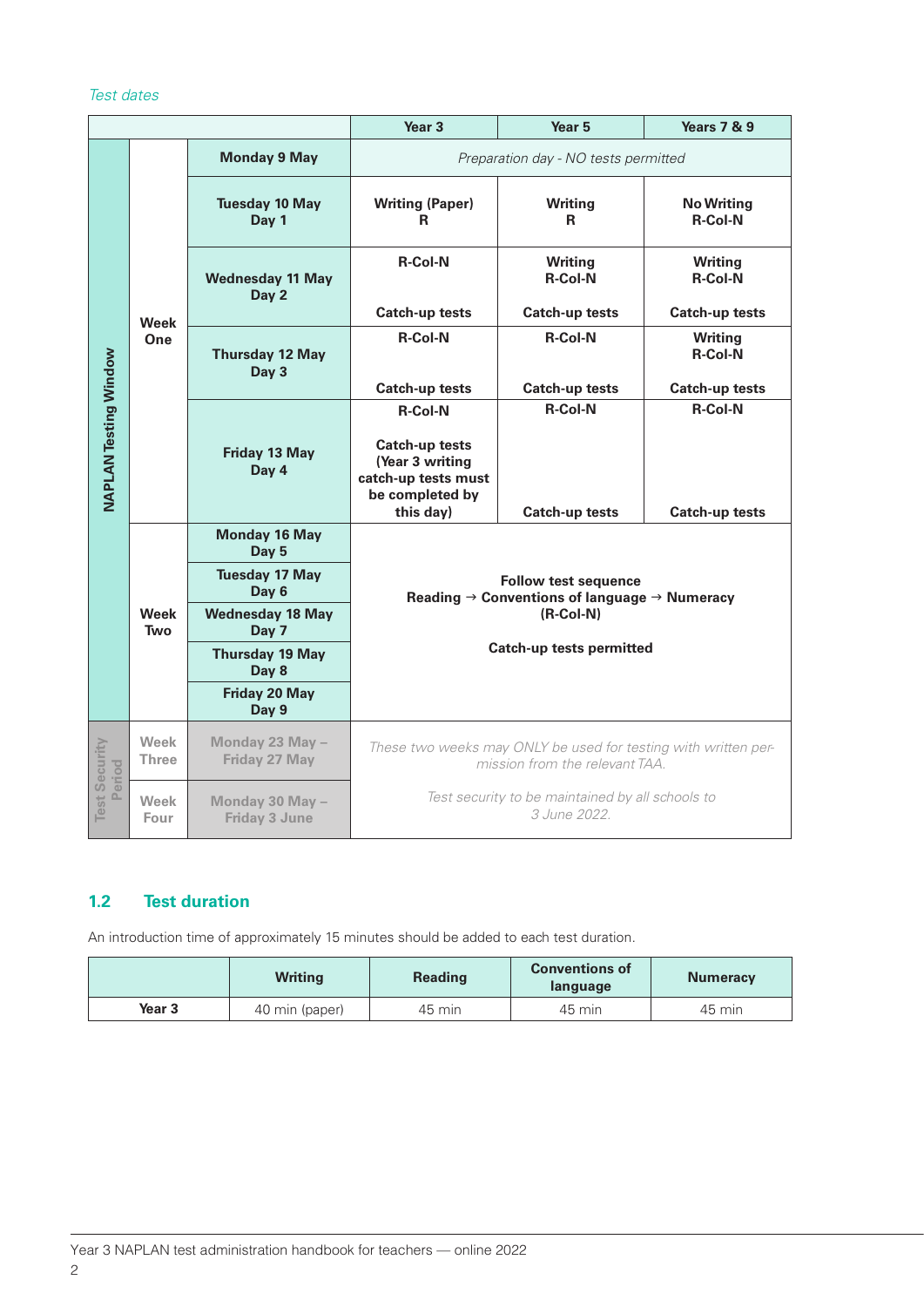## 2. THE YEAR 3 PAPER-BASED NAPLAN WRITING TEST

#### **2.1 Preparing for the writing test**

#### *Before the test day*

In the weeks before the test, the school principal/NAPLAN coordinator should have met with you to:

- determine where the test sessions will be held
- determine the duration and organisation of breaks
- discuss organisational procedures required during the tests
- review the handling of emergencies and problem situations
- explain the organisational arrangements for non-participating students
- ensure that you are familiar with all the test administration instructions and procedures
- establish the procedures to be undertaken when the test is administered by a casual or relief teacher
- ensure you are aware of any disability adjustments provided to the students in your session and how to manage them.

#### *On the test day*

On the morning of the test, please collect all materials required for the test session. Allow enough time to check that you have the required number of books/stimuli and the necessary equipment, the classroom is set up as a suitable test environment, and you understand all procedures.

#### *Student test materials*

You will find a list of required student and test administrator materials at the beginning of the *Writing Test Administration* section (page 7 in this handbook).

The following items **must not** be used by students during **any test** as they could affect the validity of the test or the scanning of the test books:

- **x** books, including dictionaries
- 8 rulers
- **x** coloured pens or pencils
- 8 mechanical lead pencils
- **x** felt pens
- 8 highlighters
- **x** correction fluid/tape
- **x** glue
- **x** reusable adhesive
- 8 mobile phones, iPads and other devices, including bluetooth devices such as Airpods
- **x** calculators.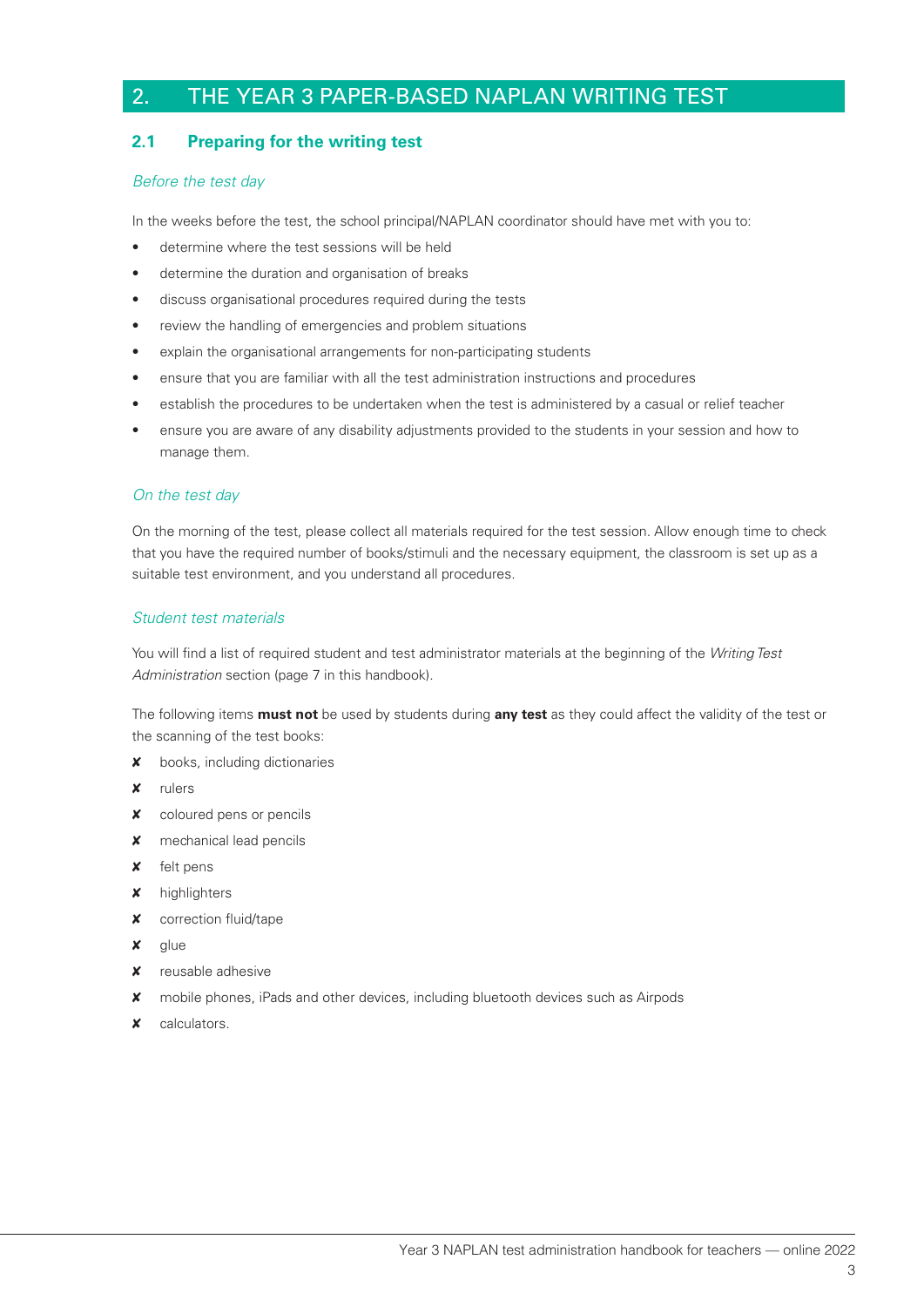#### *Supervising the test sessions*

While supervising the tests, you **must**:

- $\checkmark$  deliver the instructions accurately
- $\checkmark$  encourage student participation
- actively monitor student conduct by regularly walking around the room and checking that students are not talking, collaborating or using prohibited items as listed above.

#### *Assisting students*

It is expected that professional and ethical behaviour will be demonstrated in all aspects of the test administration. Any help with answering questions for a student that advantages them in any way will be considered cheating.

Your NAPLAN coordinator will be able to provide you with a copy of the *NAPLAN national protocols for test administration - alternative format (paper)*. You can also download a copy from the NAP website: https://www.nap.edu.au/naplan/school-support/national-protocols-for-test-administration.

During the Writing test, you **MAY**:

- read and clarify general instructions
- $J$  provide students with general encouragement to continue.

#### During the Writing test, you **MUST NOT**:

- $x$  discuss the writing task
- 8 provide any content information, whether orally or in writing
- 8 prompt students regarding the text structure or writing prompt
- **x** give hints or examples
- **X** write for a student (except where the use of a scribe has been approved by the TAA)
- **X** remind students about related work completed in class
- 8 provide extra time (unless provided as a disability adjustment or because of a documented disruption during the test session).

#### **2.2 Students with disability or a temporary injury**

All Year 3 students participating in the NAPLAN writing test must handwrite their response to the writing prompt within a three-page booklet, unless they have a disability or temporary injury that prevents them from writing. Please refer to Section 6 of the *NAPLAN handbook for principals and NAPLAN coordinators* for more information.

A writing test scribe is not permitted where a student has a temporary injury and will NOT be approved by the TAA.

The following guidelines apply to students with disability or temporary injury who have TAA approval to use a computer or other device to type their writing response.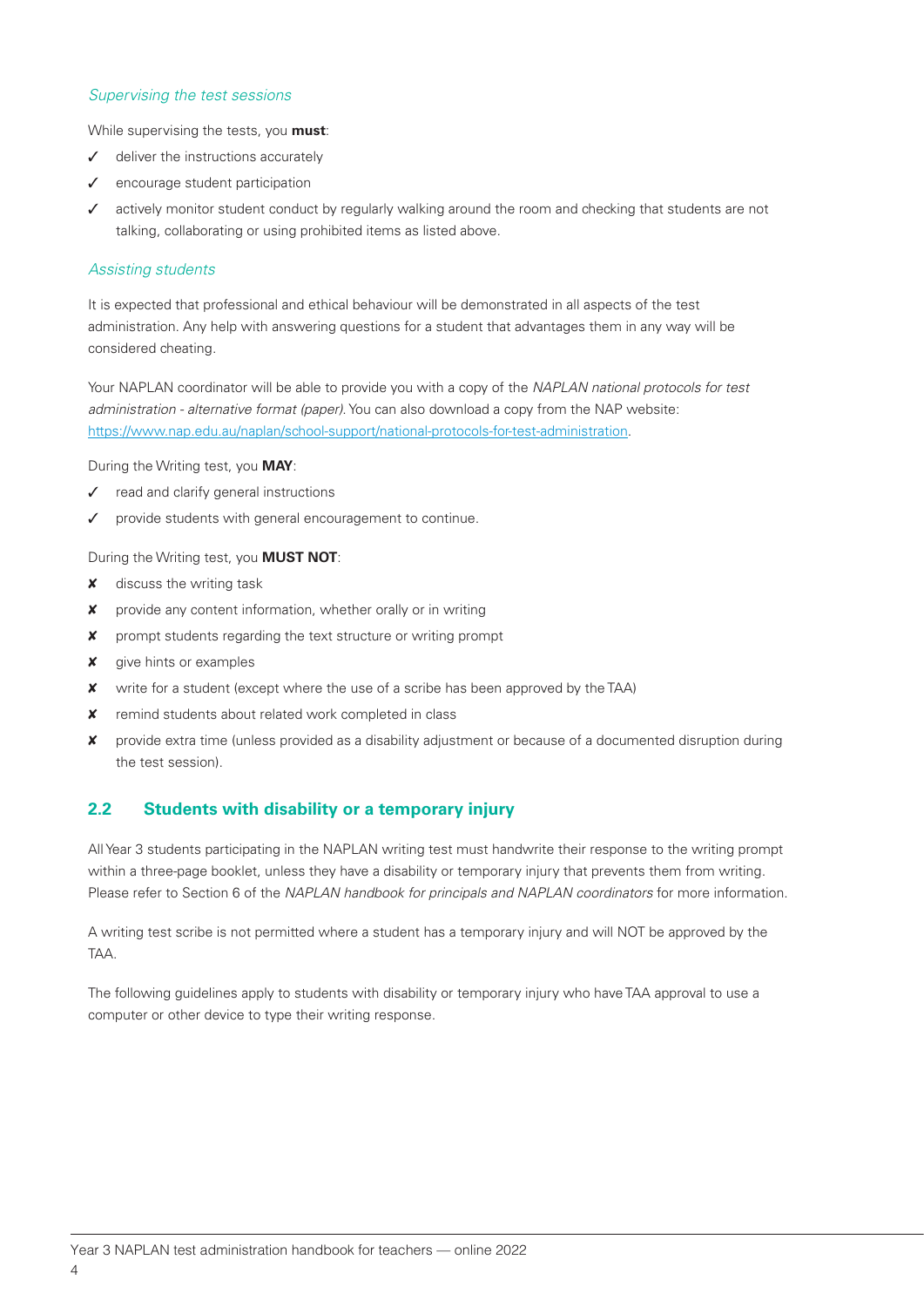| Guidelines for students with disability or a temporary injury using a computer or other device to<br>complete the writing test |                                                                                                                                                                                                                                                                                                                                                                                                                                                                                                                                                                                                                                              |  |  |  |  |  |
|--------------------------------------------------------------------------------------------------------------------------------|----------------------------------------------------------------------------------------------------------------------------------------------------------------------------------------------------------------------------------------------------------------------------------------------------------------------------------------------------------------------------------------------------------------------------------------------------------------------------------------------------------------------------------------------------------------------------------------------------------------------------------------------|--|--|--|--|--|
| Length of computer<br>text equivalent to 3<br>pages of handwriting                                                             | Year 3: 700 words                                                                                                                                                                                                                                                                                                                                                                                                                                                                                                                                                                                                                            |  |  |  |  |  |
| Font                                                                                                                           | • Students can use an appropriate font and font size (such as Arial or Times New<br>Roman) as would be used in normal classroom work.<br>• When scanned, the response should be able to be easily read by the marker.                                                                                                                                                                                                                                                                                                                                                                                                                        |  |  |  |  |  |
| Conditions                                                                                                                     | • The temporary injury must be to the hand or arm the student usually writes with,<br>and must prevent the student writing with that hand.<br>• Computer use must be in accordance with standard assessment practices: spelling-<br>and grammar-checks, dictionary, predictive text, etc., must be turned off.<br>• Access to the internet or internal networks must also be completely restricted.<br>• Extra time may be used by the student at the discretion of the teacher, depending<br>on the student's familiarity in using a keyboard with their non-writing arm.                                                                   |  |  |  |  |  |
| After the test                                                                                                                 | The test administrator (or their assistant) should save identifying student<br>information to the bottom left-hand footer so it appears on every page of the<br>completed test response, i.e.<br>Student Name:<br>Year Level:<br>School:<br>Date of Birth and/or student ID (WASN):<br>Then:<br>1. save the completed test to the desktop as a backup<br>2. print a copy of the completed test from the desktop<br>3. delete the file from the desktop and the device's recycling bin<br>4. attach printout with clear tape to the inside of the student's personalised test book<br>5. follow any other procedures as requested by the TAA. |  |  |  |  |  |

#### **2.3 Recording student participation and adjustments for disability**

It is important that information about student participation is recorded accurately in the *Test participation and summary report*, downloaded from the Pearson Registration and Participation website, as this helps to validate the data at a system and state level. WA schools are also required to record all adjustments for disability accessed by students.

| School name: SAMPLE PRIMARY SCHOOL                                                                                                                                                                                                       |  |                    |               | School code: 1234 |       |            |           |           |            |                       |                            |
|------------------------------------------------------------------------------------------------------------------------------------------------------------------------------------------------------------------------------------------|--|--------------------|---------------|-------------------|-------|------------|-----------|-----------|------------|-----------------------|----------------------------|
| WRITING<br>Test name:                                                                                                                                                                                                                    |  |                    |               | 3A<br> Class:     |       |            |           |           |            |                       |                            |
| Instructions:<br>Use this form to record the participation and for WA schools only, all disability adjustments accessed.<br>See below for a definition of each participation category and the codes for recording disability adjustment. |  |                    |               |                   |       |            |           |           |            |                       |                            |
| Student's first name                                                                                                                                                                                                                     |  | lStudent's surname | Date of birth | Presen            | Absen | Left schoo | Exemption | Withdrawa | Abandonmen | Disability Adjustment | Adjustments for disability |
| <b>JOHN</b>                                                                                                                                                                                                                              |  | ANDERSON           | 20/03/2014    | ✓                 |       |            |           |           |            |                       |                            |
| ANNA                                                                                                                                                                                                                                     |  | <b>EVANS</b>       | 02/08/2013    |                   |       |            |           |           |            |                       |                            |
| SIMON                                                                                                                                                                                                                                    |  | LEE                | 16/01/2014    |                   | √     |            |           |           |            |                       |                            |
| ALEXANDER                                                                                                                                                                                                                                |  | <b>MARSLAND</b>    | 18/05/2014    | √                 |       |            |           |           |            | √                     | SCRIBING (SC)              |
| <b>JENNIFER</b>                                                                                                                                                                                                                          |  | SIMMONS            | 24/09/2013    |                   |       |            |           |           |            | √                     | EXTRA TIME (ET)            |
| TEST SESSION REPORT: Record any incidents or irregularities that occurred during the test session. Turn over the page if more space is required.                                                                                         |  |                    |               |                   |       |            |           |           |            |                       |                            |
| Name of test administrator:<br>Date:                                                                                                                                                                                                     |  |                    |               |                   |       |            |           |           |            |                       |                            |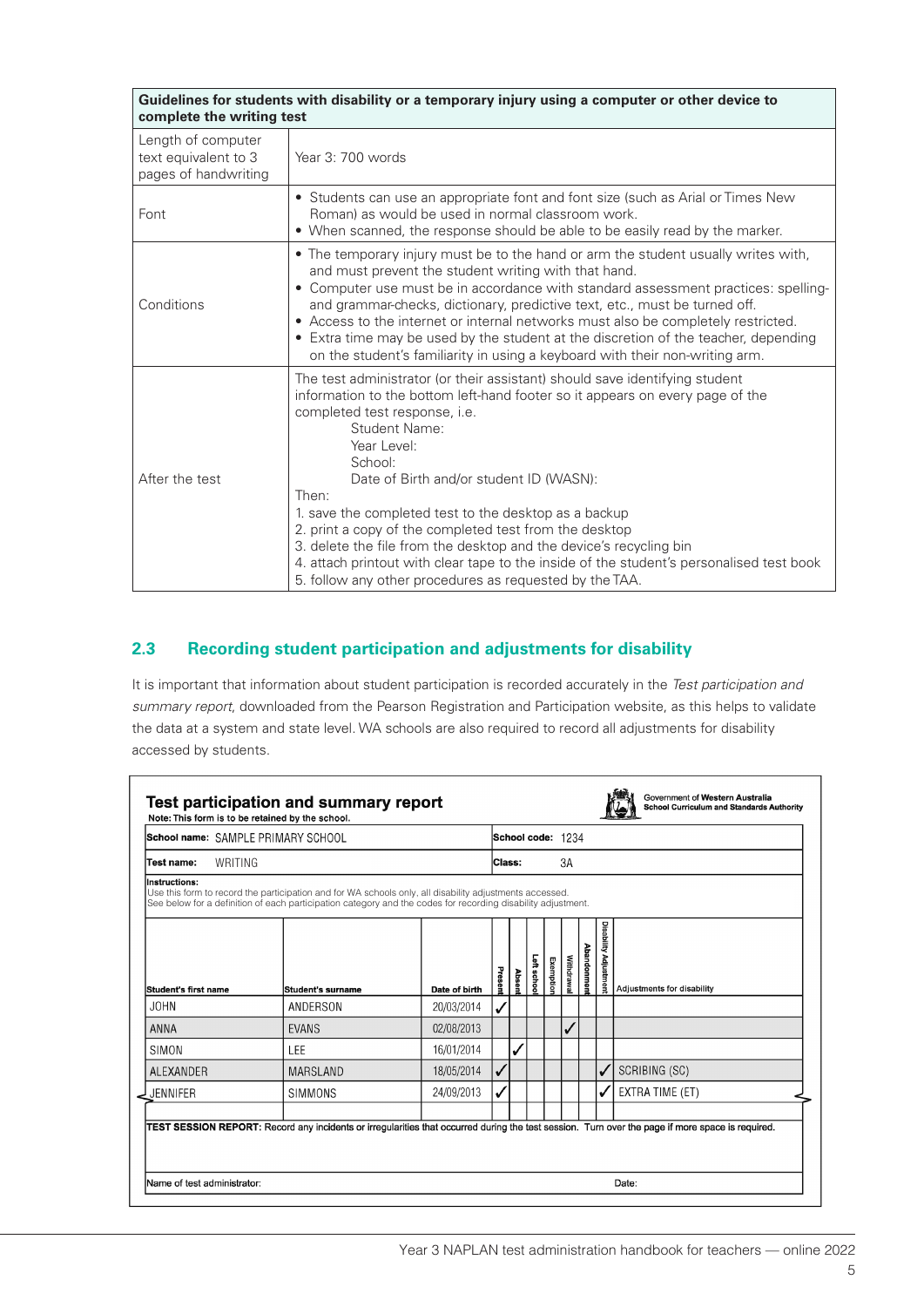#### *Definitions for recording student participation*

*• Present (assessed)*

Present students are those students who:

- completed the test
- attempted the test and are **not** otherwise treated as *abandonment due to illness or injury*
- were in attendance for the duration of the test session but did not attempt any writing.
- *• Absent*

Absent students are those students who:

- did not sit the test because they were not at school during the test session
- did not commence the test due to a temporary injury or accident
- did not complete the test in one of the catch-up sessions.

Year 3 students who did not commence the Writing test can sit the test in a catch-up session. Catch-up writing sessions must be completed by Friday, 13 May.

*• Withdrawn*

Withdrawn students are those students for whom a formal application for withdrawal was submitted to the TAA and approval granted.

*• Exempt*

Exempt students are those students for whom a formal application for exemption was submitted to the TAA and approval granted.

*• Abandonment due to illness or injury*

This refers to those students who attempted to write but who abandoned the test due to **unforeseen illness or injury**, i.e. a sanctioned reason reported to and verified by the TAA.

Please note that if the reason for abandonment has not been approved by the TAA the test book will be marked on the basis of any writing attempted.

Students who abandon a test cannot complete the test during a catch-up session and will be treated as absent for reporting purposes.

#### **See Section 5 of the** *NAPLAN handbook for principals and NAPLAN coordinators* **for more information on student participation.**

#### *Recording adjustments for disability*

Please use the codes below to record all adjustments for disability, accessed by students during the test, on the *Test participation and summary report.*

| <b>Adjustment</b><br>Code |           | <b>Adjustment</b>                              | Code         |
|---------------------------|-----------|------------------------------------------------|--------------|
| ΕI<br>Extra time          |           | Assistive technology/computer                  | A٦           |
| Rest breaks               | <b>RB</b> | Black and white print format or coloured paper | <b>BW</b>    |
| OS<br>Oral/Sign support   |           | Large print                                    | $\mathsf{D}$ |
| Scribe                    | Sc        | <b>Braille</b>                                 | Br           |
| Support person            |           | Electronic PDF format                          |              |

**See Section 6 of the** *NAPLAN handbook for principals and NAPLAN coordinators* **for more information on adjustments for students with disability.**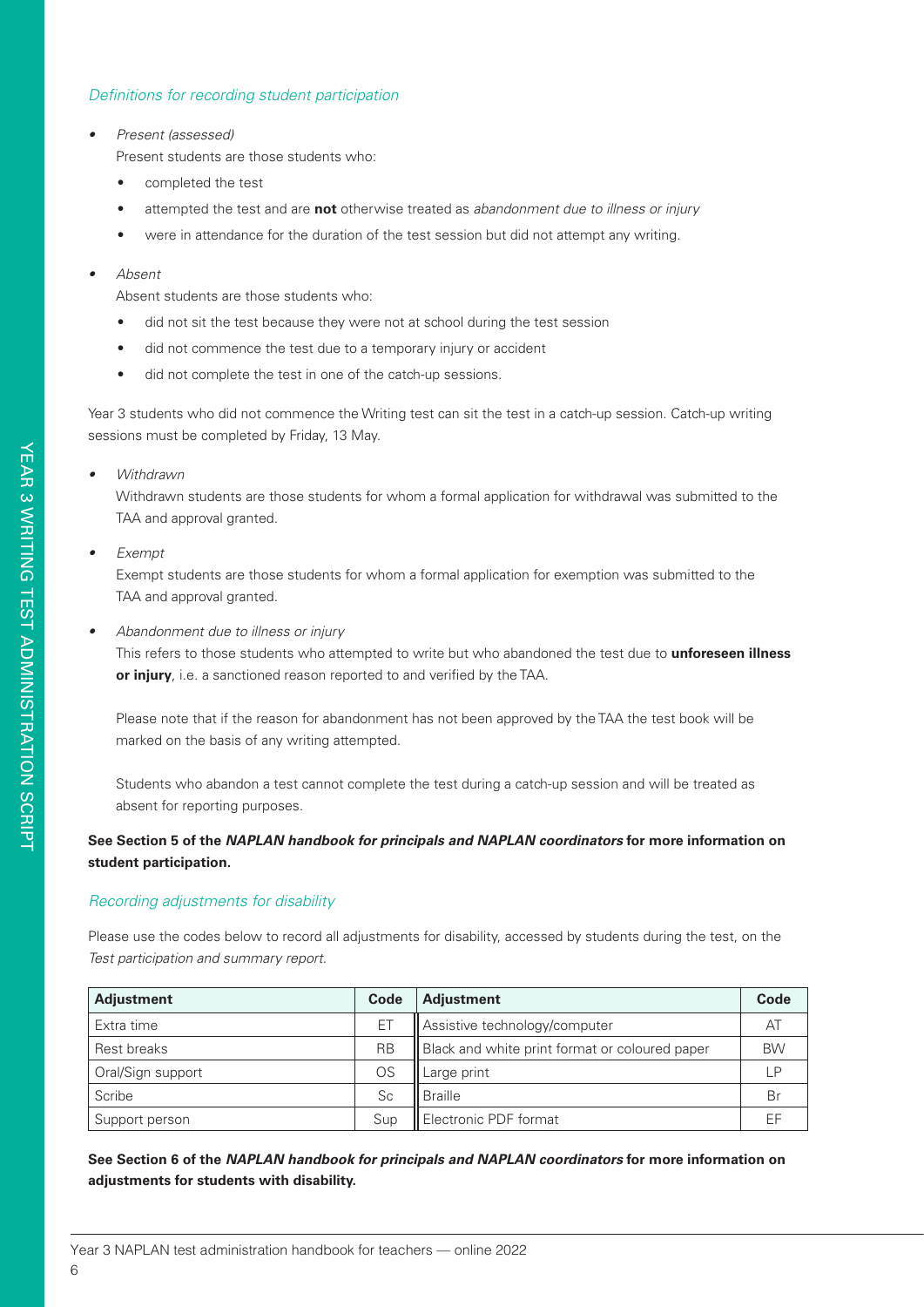# 3. WRITING TEST ADMINISTRATION - YEAR 3

The Year 3 writing test is administered as a paper-based test.

Please ensure that you are familiar with the information in this handbook before administering this test. This test is to be conducted in one session. This is an assessment of a student's ability to plan and write a text independently. There must not be any teacher input or assistance.

#### **3.1 Time allocation**

- Introduction time: approximately 10 minutes
- Test time: 40 minutes. This is made up of:
	- o Planning: 5 minutes
	- o Writing: 30 minutes
	- o Editing: 5 minutes

#### **3.2 Preparation for the writing test**

On or before the day of the test:

- Arrange the room so that no student can see another student's work.
- Cover, reverse or remove any word lists, posters, displays or reading materials that may unfairly advantage the students.
- Write a time sequence with start and finish times including 10 minute intervals on the board.
- Check that there is a personalised Year 3 writing test book and a Year 3 writing stimulus for each student.
- Allocate a non-personalised writing test book to any student who does not have a personalised test book. Please complete the student's details using a 2B or HB pencil.
- Distribute the writing test books, stimuli and one sheet of blank paper to each student. Check that you are using the correct writing stimulus - each writing stimulus page will have YEAR THREE AND YEAR FIVE clearly marked in a white font in the top left-hand corner on the black banner.
- Under no circumstances should a student complete the test using another student's personalised test book.
- Ensure you are aware of any disability adjustments provided to the students and how to manage them.

#### **3.3 Materials required**

| <b>Each student must have</b>                 | The test administrator must have                     |
|-----------------------------------------------|------------------------------------------------------|
| • a Year 3 writing test book                  | this test administration handbook<br>$\bullet$       |
| the coloured, single page YEAR THREE AND YEAR | extra blank paper<br>$\bullet$                       |
| FIVE writing stimulus page                    | spare pencils, erasers, sharpeners                   |
| a sheet of blank paper for planning           | a watch or clock for timing the test                 |
| a 2B pencil                                   | a board to display the time sequence                 |
| an eraser                                     | a copy of the Test participation and summary report. |
| a sharpener.                                  |                                                      |
|                                               |                                                      |

Students must **NOT** have access to reading books during the writing test.

7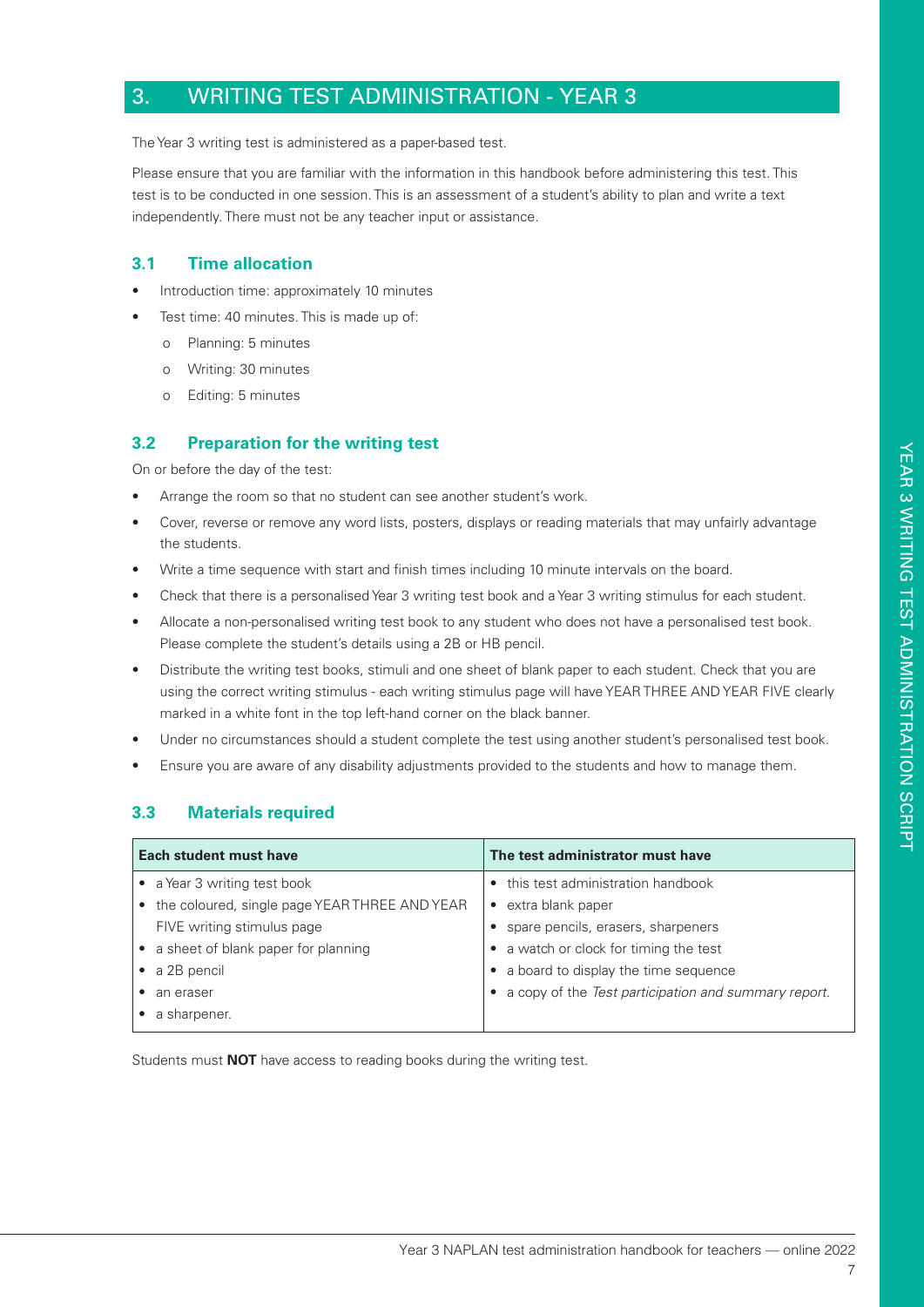#### **3.4 Test administration script**

#### **READ ALOUD**

Now you will do a writing test. You should have your *Year 3 writing* test book, the writing stimulus page, a piece<br>of blank nanor, a 2B as UB nanoil, a chernanor and an ereces on your deals. Check to eac that you have the of blank paper, a 2B or HB pencil, a sharpener and an eraser on your desk. Check to see that you have these **year** things. Check that you have the writing stimulus page that has YEAR THREE AND YEAR FIVE clearly marked in a white font in the top left hand corner on the black banner. Put your finger on the words that say YEAR THREE AND YEAR FIVE. Raise your hand if you cannot find the words that say YEAR THREE AND YEAR FIVE.<br>Pe not enen your test book until Ltell you in<br>EE<br>**1 h**<br>E<br>**E** 

**2017**

**2013**

0123456

pencil **only** or a blue or

AND YEAR FIVE. Raise your hand if you ca<br>Do not open your test book until I tell you.

Do not open your test book until I tell you.<br>Allow students time to check they have the appropriate materials.

#### **READ ALOUD STUDENT FIRST NAME:** AD ALU:

Look at the front cover of your test book. Your details are printed on it. Check that this is your test book and that your details on the front cover are correct. **HOME GROUP:**

Point to the front of the test book. Allow students time to check their details. If there is an error in the details on a personalised test book, rule a single line through the incorrect information and print the correct details neatly above. For example: **SCHOOL CODE:**

# 10 FEBRUARY 2014

SAMPLE PRIMARY SCHOOL NAME

**DATE OF BIRTH:** 10/12/2010 **DATE OF BIRTH:** 10/12/2013

If there are any doubts about the accuracy of a student's details, do not make any changes. Is the student and the BOY or a GIRL?

#### **READ ALOUD**

Look at the box where it says *Student to complete*. Write your first name and your last name in the space provided. Use all capital letters.

Show students where to write their names and allow them time to do so.  $\overline{\mathcal{S}}$ 

#### **READ ALOUD**  $2.2222$  Please indicate indicate indicate indicate this student was given disability adjustments to complete this test of  $\sim$

Put your pencils down now and listen carefully while we look at the writing stimulus page.

Hold up a copy of the YEAR THREE AND YEAR FIVE writing stimulus page for students to see.

#### **READ ALOUD**

You need to write about the topic or idea on the stimulus page.

The stimulus page also tells you what **kind of text** to write. Use pengin and the pencilland pencil, blue or blue or blue or blue or blue or blue or blue or blue or blue or b **2.** stimulus page also tells you what **kind of text** to write.

will read the page for you. Follow the words while I read it to you.

Point to the information you are going to read. **Read everything on the YEAR THREE AND YEAR FIVE writing stimulus page, from top to bottom, to the students.** nt to the information you are going to read. **Read everything on tr** 

You must only read the words on the stimulus page.

-<br>Year 3 NAPLAN test administration handbook for teachers — online 2022<br>. anon nanapook for teachers of 3 NAPLAN test admi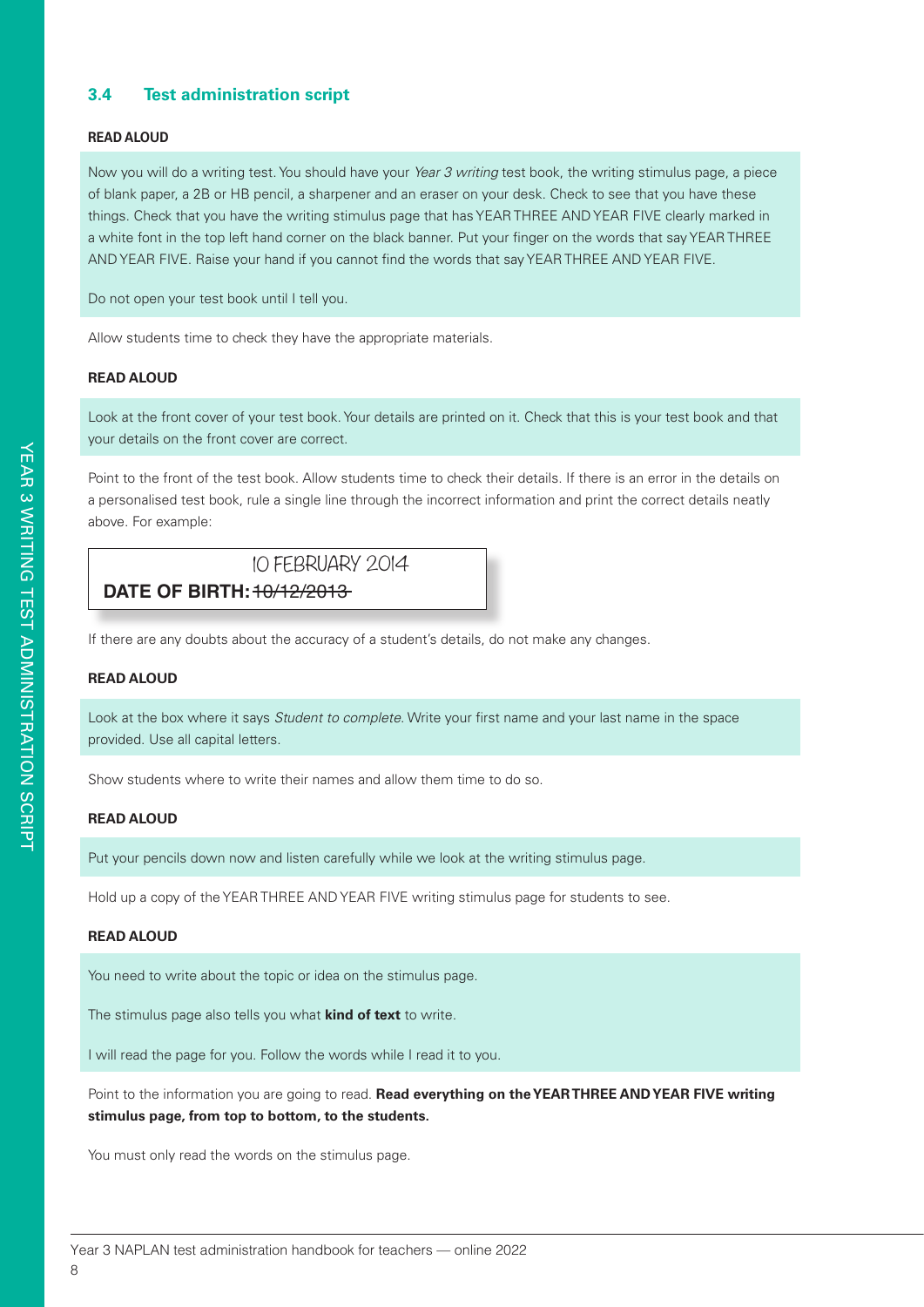#### **DO NOT:**

- **x** brainstorm with students
- $x$  allow students to discuss the topic or idea
- **x** give students ideas or pre-developed plans
- **X** discuss any pictures that may be on the stimulus page
- **x** write anything on the board other than the time sequence
- $x$  plan for the students.

When you have finished reading the stimulus page:

#### **READ ALOUD**

In this test you will have five minutes to plan your work, 30 minutes to write, and then another five minutes to edit your work.

Show the planning page.

#### **READ ALOUD**

You can use your planning page to draw a diagram or write down your main ideas. Or you might like to plan by just thinking about what you will write.

Choose the kind of planning that helps you to organise your ideas.

Use the dot points on the writing stimulus page to help you.

Remember, the stimulus page may have words or pictures to help you think of ideas for the topic. You do not have to use all or any of these ideas. You **may** use your own ideas, as long as you write about the topic on the page.

The planning page will not be marked but it will be collected. Do not write in your book yet. It should still be closed. You may begin planning now – you have five minutes.

Supervise students to make sure they are planning their work independently and are not writing in their test books. If students are having difficulties, quietly encourage them to look at the stimulus page. **Do not help students to develop or structure their writing.**

#### **After five minutes, READ ALOUD**

That's all the time you have for planning. Put your planning page where you can see it. Open your writing test book to page 2. **Do not begin yet.** This is where you start your writing. You have three pages to write on but you do not have to use them all. You cannot be given any extra pages to write on.

You now have 30 minutes to write on the topic. I will tell you when you have five minutes left to finish your writing. After those five minutes are up you will have another five minutes to edit your work.

You may start writing now.

Supervise the students to make sure that they have begun writing.

Check that they have started on page 2 of the test book. Quietly speak to those students who are not working. Refer them to the stimulus page for ideas **but do not help them with their ideas or their writing.**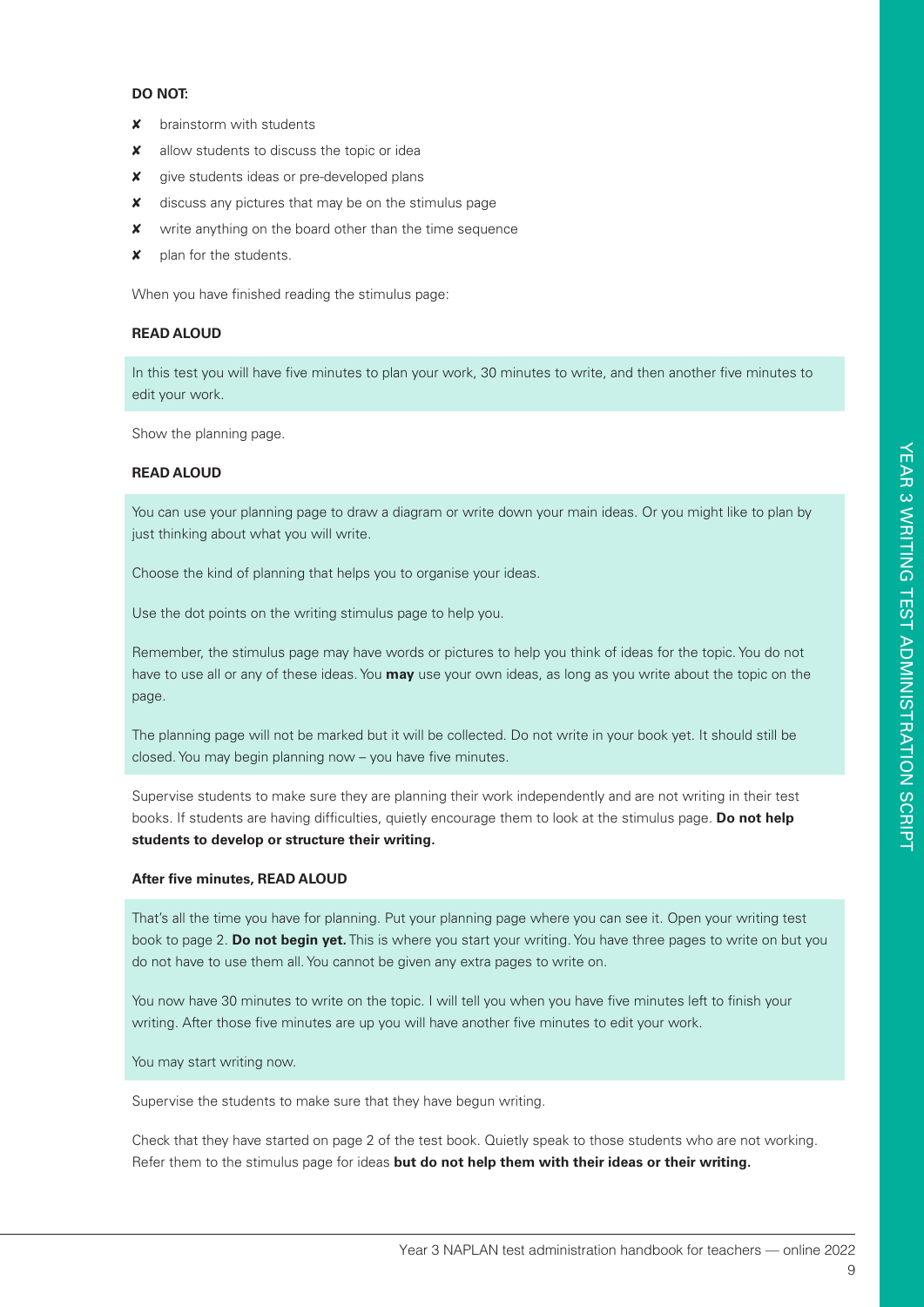Do not provide extra paper or an extra writing book to students as these will not be marked. Only the three pages of writing in the test book will be marked.

Make sure that students are writing with 2B pencils. Students must not use correction fluid/tape, felt pens or coloured pencils as these will affect the scanning of the test books.

Mark off the time intervals on the board.

If students finish early, suggest they reread and edit their writing and then close their test books, leave them on their desks and sit quietly. They may not engage in early-finisher activities, such as reading, which may provide information or ideas for their writing. DO NOT collect the test books until the end of the test time, or until all students have completed the tests.

#### **After 30 minutes, READ ALOUD**

You have five minutes left to finish your writing. After this, you will have another five minutes to edit your work. If you have already finished, use this time to start checking your work.

#### **After 35 minutes, READ ALOUD**

Your writing time is now finished. You have five minutes to check and edit your work.

Check your writing by reading it carefully. You can edit your work by adding or changing words or sentences and correcting any spelling or punctuation mistakes.

However, you don't have time to make big changes.

You can also use this time to complete your writing if you need to but you will not be allowed any extra time for editing. When you have finished, close your test books and wait quietly.

Supervise students to make sure they are editing and completing their texts.

Students may use this time to complete their writing; however, if they choose to do this, they must not be given any additional time for editing.

#### **After 40 minutes, READ ALOUD**

The writing test is now finished. Please put your pencil down and close your test book. Do not put your planning page or stimulus page inside your test book. I will collect them separately.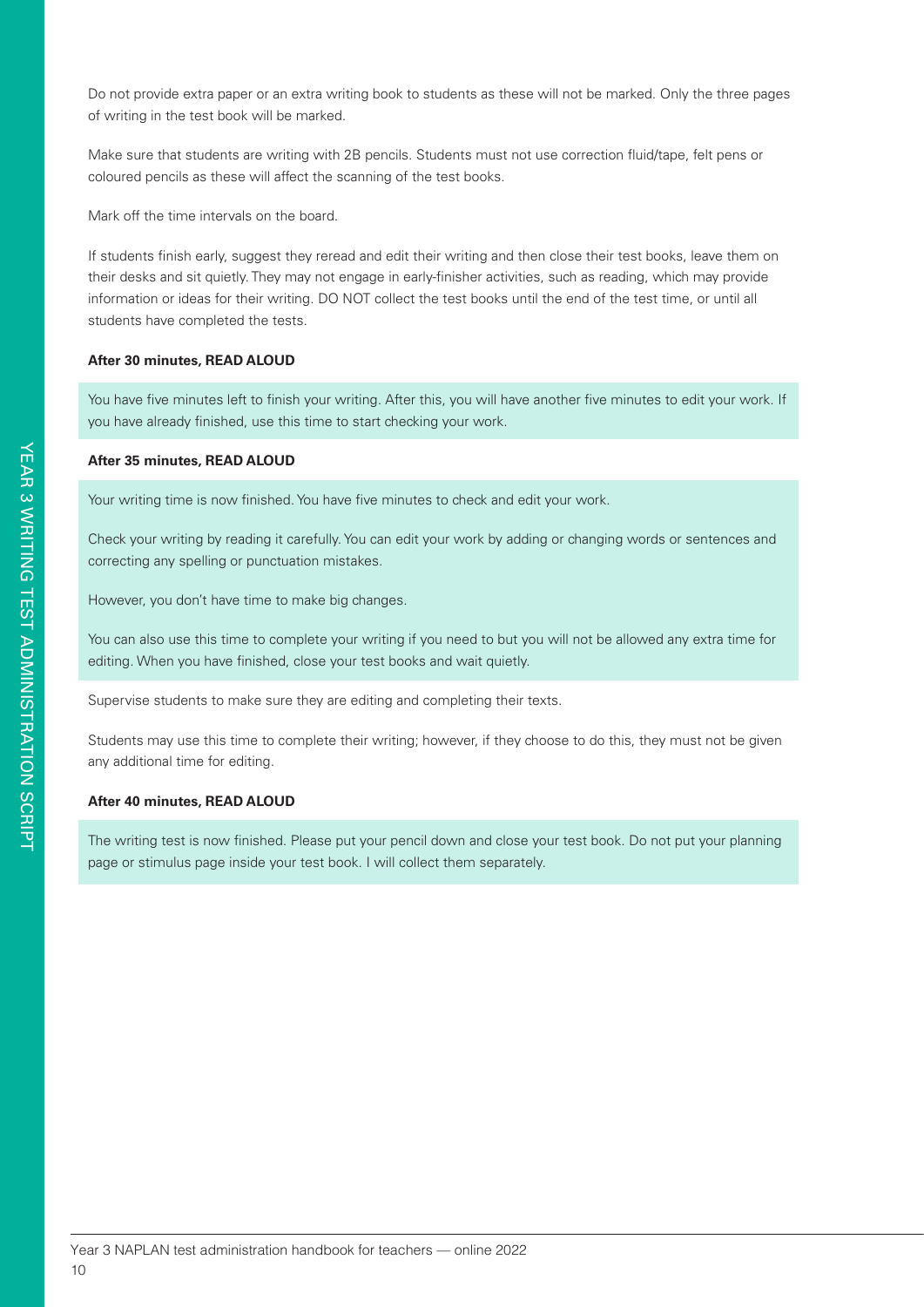#### **3.5 After the test**

- Collect all test books. Check that the writing stimulus and planning pages are **not** inside test books as these are not returned for processing.
- Collect all stimulus pages and planning pages for secure storage until the end of the test security period (Friday, 3 June 2022).
- Match test books against the *Test participation and summary report* to check that ALL test books are accounted for, including those for students who did not sit or complete this session.
- Record absence details on the *Test participation and summary report* or the master assessment roll.
- Where appropriate, ensure that the personalised test book is attached to the braille, large print, black and white, or electronic PDF format test papers with a paperclip.
- Print out and attach the typed scripts of students with TAA approval to do the writing test on a computer to the inside of the personalised test book with clear tape and then delete the script from the computer (follow the instructions on page 5 of this handbook).
- Return all test books, stimulus pages and planning pages to the principal/school NAPLAN coordinator as soon as possible for secure storage. Do not leave any test books, whether complete or incomplete, in a classroom.
- No students, teachers (unless they are the test administrator) or other unauthorised persons should remove any test material from the test area.
- Under no circumstances may student responses be copied or transcribed, either during or after the test.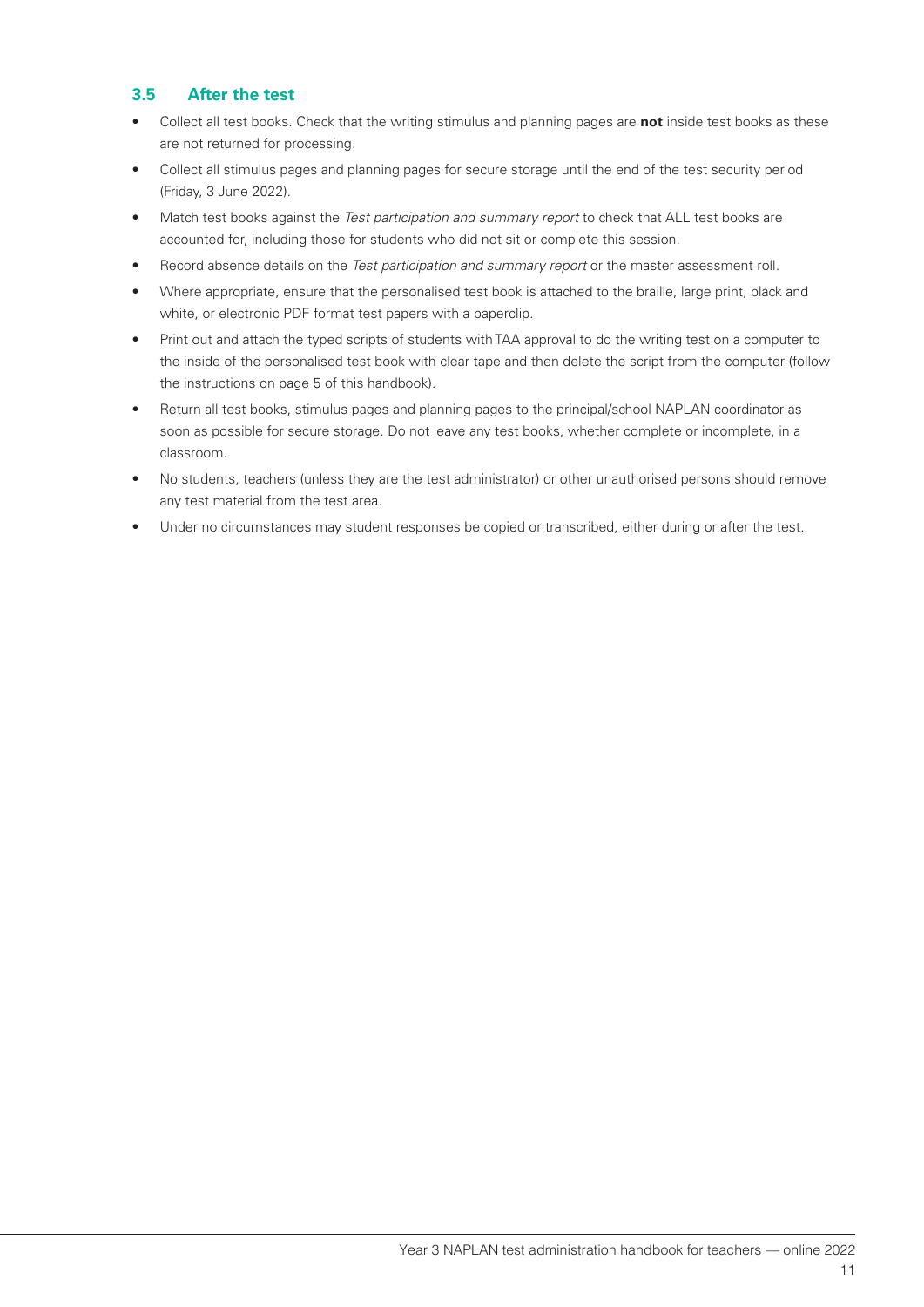# 4. THE YEAR 3 ONLINE NAPLAN TESTS

To administer the online NAPLAN tests you will need to be familiar with the online assessment platform, including how to:

- use the test administration dashboard to monitor students' progress
- manage test sessions.

This section of the handbook focuses on the procedures for administering the online NAPLAN tests. It does not provide step-by-step instructions on the functionality of the test administrator's dashboard.

You will find detailed instructions on using the online national assessment platform and test administrator's dashboard in the resources available at www.assessform.edu.au.

Standardised administration of the tests contributes significantly to the fairness and reliability of the assessment tasks. It is important that these administration instructions are followed carefully and that a positive and calm atmosphere is maintained throughout the test sessions.

If you have any questions before, during or after the online NAPLAN test event, seek advice from your NAPLAN coordinator.

#### **4.1 Preparing for the tests**

#### *Before the test day*

The school principal is responsible for ensuring all staff are informed of their roles and responsibilities in relation to the administration of the online NAPLAN tests. The *NAPLAN national protocols for test administration – online*  require that, before sitting the tests, all students are familiar with the functionality of the NAPLAN tests and range of item types in each domain, as well as with the type of device that they will be using for the tests.

Within the school, the principal's immediate delegate for the preparation and delivery of the NAPLAN tests is the NAPLAN coordinator. The principal may also perform this role.

Your school may also have a school technical support officer who can help ensure that the necessary technology (e.g. devices, servers) is ready to support the NAPLAN tests. The NAPLAN coordinator may also perform this role.

In the weeks before the test, the school's NAPLAN coordinator will meet with you to:

- provide you with access to the online NAPLAN training environment to ensure you know how to use the test administrator's dashboard, and the NAP locked down browser (as well as setting up an unsecured browser if necessary)
- plan the configuration of the test room(s) where the test sessions will be held
- discuss the organisational procedures required during the tests, including procedures for students bringing their own device (BYOD)
- review procedures for emergencies and problem situations, including how to seek technical assistance
- explain the organisational arrangements for non-participating students
- confirm that all devices have passed the necessary device checks and that arrangements have been made to ensure the devices will be in the room, will have the NAP locked down browser installed, and will be fully charged on the day of the assessment
- ensure that you are familiar with all the test administration instructions and procedures
- establish procedures in the event that the test is to be administered by a casual, relief or NAPLAN support teacher
- ensure you are aware of any disability adjustments provided to the students in your session and how to manage them.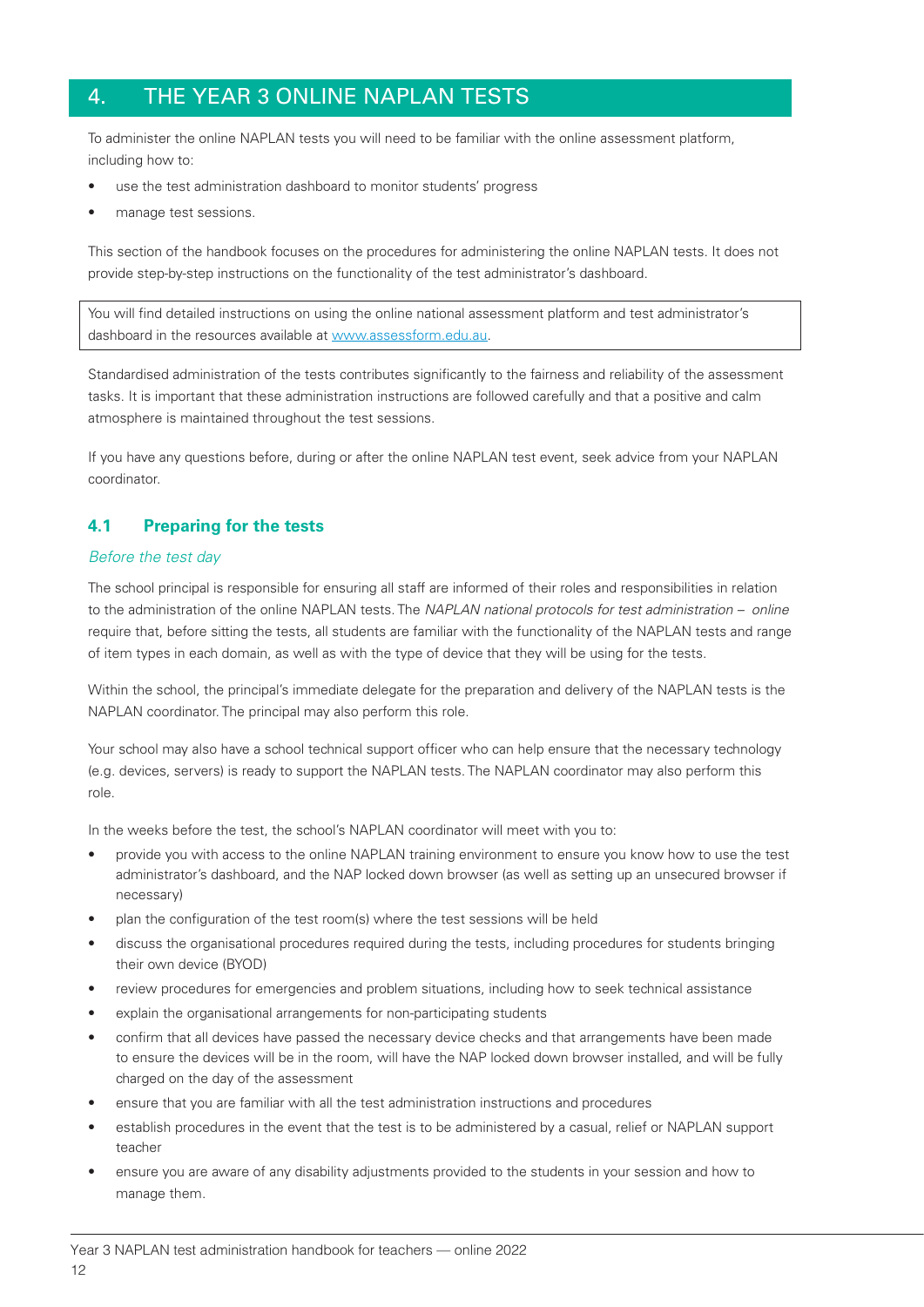#### *On test days*

Prior to commencing, please ensure you have all materials required for the test session. Your NAPLAN coordinator will provide you with a test administration pack containing:

- a device for your own use in administering the test session
- confirmation of how you and the students will connect to the internet
- the test administrator session slip (TA session slip) for the test session you will be administering (this will contain the test administrator session login details)
- student session slips for all students participating in the test session (these slips have the unique student codes that each student needs to access each test)
- a printed list of students allocated to the test session, including details of which students, if any, have been allocated disability adjustments (note that students with disability adjustment code *AIA* will follow a specific process in the audio check while logging in, and may require assistance from you or a support person at that stage)
- information on how many students are expected to bring their own device
- contact details for your school's technical support officer and NAPLAN coordinator, and the NAPLAN helpdesk
- this NAPLAN test administration handbook
- notepad and pen.

Allow enough time to set up the room and the devices, working with your NAPLAN coordinator and available IT support, as required.

#### *Student test materials*

You will find a list of required student and test administrator materials at the beginning of each test section later in this handbook.

All online NAPLAN tests except Reading allow or require the use of an audio player. Students will need headphones to use the audio player.

The following items are **not permitted** to be taken into **any test** as they could affect the validity of the test:

- 8 books, including dictionaries
- 8 rulers
- 8 mobile phones or other internet- or Bluetooth-enabled devices other than the device on which the student is undertaking the test
- **x** protractors/mathematics templates
- $x$  calculators (unless provided as a disability adjustment).

#### *Supervising the test sessions*

In supervising the tests, you **must**:

- $\checkmark$  deliver the instructions accurately
- encourage student participation
- actively monitor student conduct by regularly walking around the room and checking that students are not talking, collaborating or using prohibited items as listed above
- actively monitor the test administrator's dashboard to ensure all flags or warnings are actioned as required.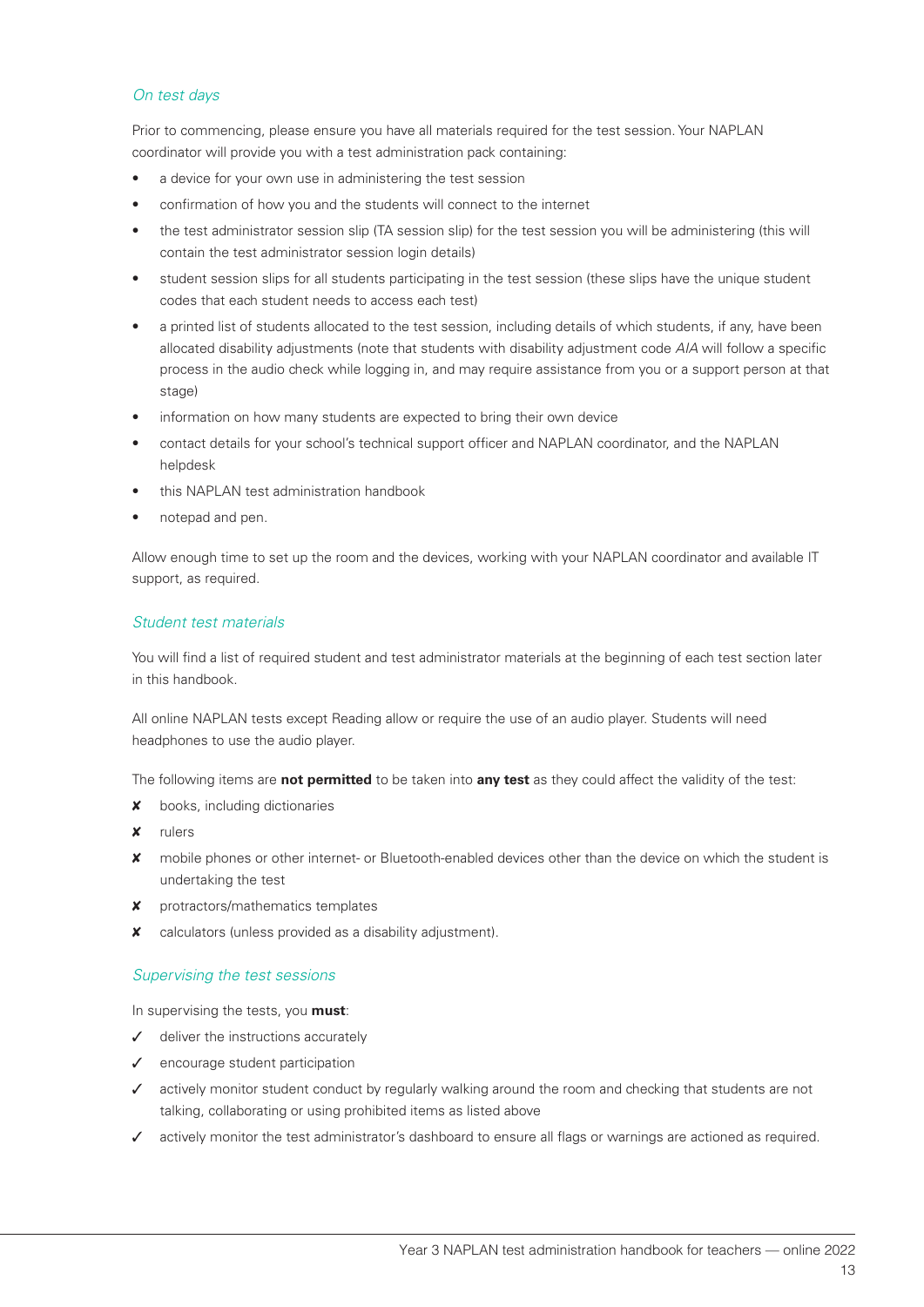#### *Time allowed for each test*

The duration of each test is provided in section 1.2

The online assessment platform will provide each student with a countdown timer that shows the amount of time they have to complete the test. Students can choose to hide their timer if they find it distracting. However, the timer will flash when the student has 10 minutes left, and will display continuously during the last five minutes of the test. You will also be able to see how much time each student has remaining on their test attempt via the test administrator's dashboard on your device. The platform will lock students out of their test when their time has expired.

When administering a test session, in addition to the stated time for each assessment, you will need to allow time for students to settle in and log in to the online assessment platform. The test session time may also be affected where students have been provided with adjustments for disability.

#### *Adjustments for students with disability*

Students with disability may be granted extra time as a disability adjustment. The NAPLAN coordinator will enter the relevant disability adjustment code(s) (DAC) for these students against their profile prior to the start of the tests. Students who have a DAC indicating they should get extra time will automatically have the appropriate amount of extra time added by the system.

Some students are eligible for rest breaks. You will have to manually control rest breaks for those students who are eligible for them by pausing and resuming the students' test attempts via the test administrator's dashboard.

In some instances, students with disability taking the test will be presented with alternative test items which differ from those other students will see in the same test session. These alternative items assess the same knowledge requirements and have been designed to accommodate certain disabilities in order to enable participation in the test. The presentation of alternative items is triggered by particular DACs.

The list of students allocated to the test session will also indicate their approved disability adjustments, if any. This is shown by the DAC(s) against a student's name. These codes are entered against a student's profile by the NAPLAN coordinator and must be added prior to the student starting the test. You do not have access to add or adjust these codes. If you are made aware of an error, contact your NAPLAN coordinator prior to commencing the test session.

See *Appendix 1* for a table of DACs and actions required by the test administrator in relation to disability adjustments.

#### *Assisting students*

Professional and ethical behaviour in accordance with the *NAPLAN national protocols for test administration - online* is expected in all aspects of the test administration. Any additional support given to a student that advantages them in any way is considered cheating.

Your NAPLAN coordinator will be able to provide you with a copy of the *national protocols*. You can also download a copy from the NAP website: https://www.nap.edu.au/naplan/school-support/national-protocols-for-testadministration.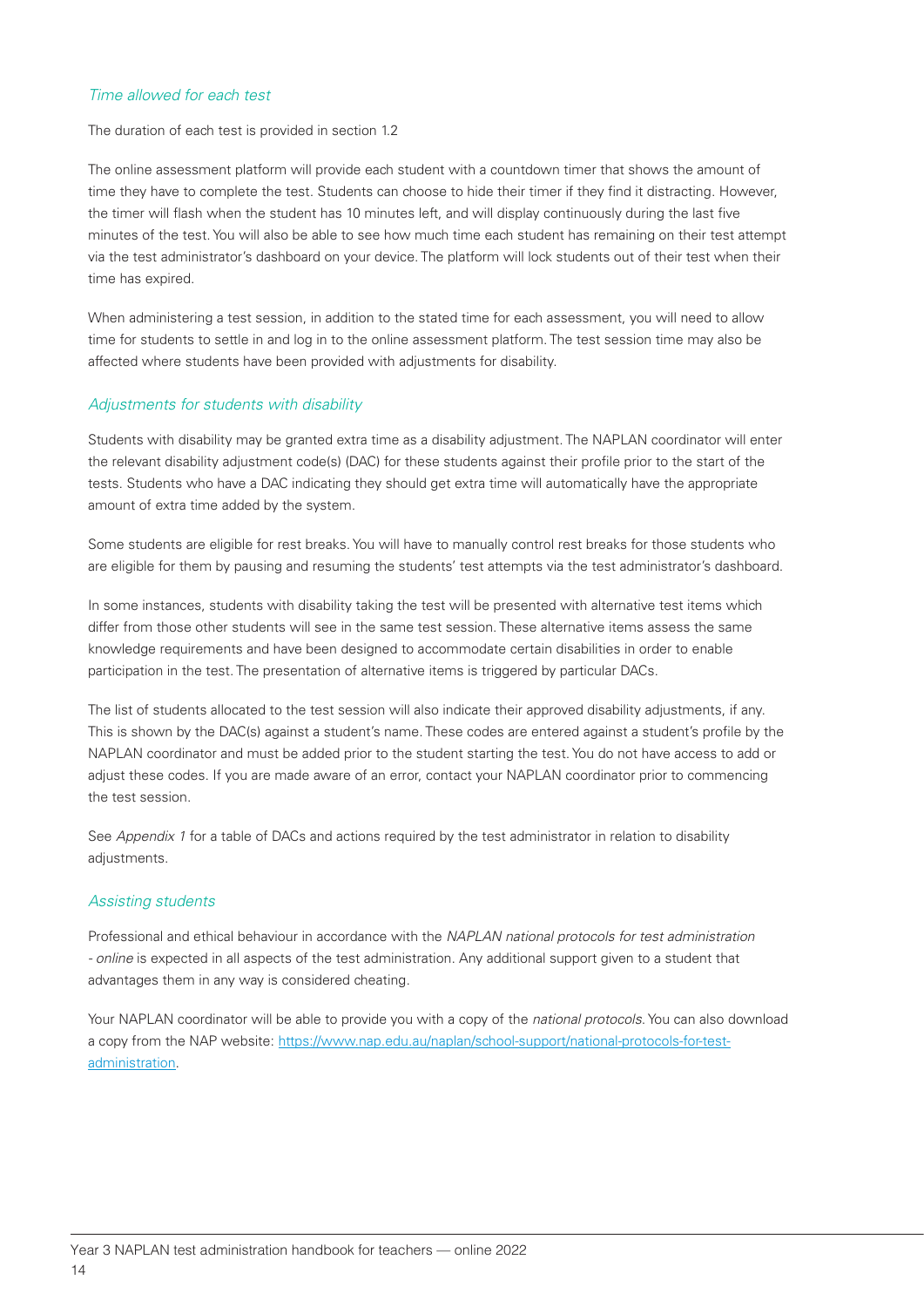During **all** tests, you **MAY**:

- 3 read and clarify general instructions (as indicated by **READ ALOUD** in this handbook see below)
- $\checkmark$  remind students of the way to respond to particular item types (e.g. that they need to select an answer, type an answer or place tiles into the correct order)
- $\checkmark$  remind students how to change their answer, if necessary
- $\checkmark$  remind students how to navigate through the platform (without navigating for them)
- $\checkmark$  remind students how to access different aspects of the platform (e.g. ruler, timer, magnification, audio player)
- $\checkmark$  advise students to leave a question they are unsure about and to move on to the next question
- $\checkmark$  remind students how to flag a question they may want to return to
- $\checkmark$  advise students to return to any unanswered questions if there is time at the end of the test (including reminding them how to see which questions were flagged and how to navigate back to them)
- $\checkmark$  provide general encouragement to continue.

#### During **all** tests, you **MUST NOT**:

- **x** give hints or examples
- 8 explain, paraphrase or interpret questions, including translating questions into another language
- **X** indicate to students whether answers are correct or incorrect
- **X** remind students about related work completed in class
- 8 provide extra time (unless provided as a disability adjustment or because of a documented disruption during the test session)
- 8 navigate through the online assessment platform for the student or in any way manipulate the mouse, keyboard or screen on behalf of the student.

|                       | You MAY:                                            | You MUST NOT:                                                         |
|-----------------------|-----------------------------------------------------|-----------------------------------------------------------------------|
| <b>Reading</b>        |                                                     | $\boldsymbol{\mathsf{X}}$ read anything from the reading texts        |
|                       |                                                     | $x$ read any test questions                                           |
| <b>Conventions of</b> | Grammar and Punctuation section                     | $x$ read any test questions                                           |
| language              | Spelling section                                    | <b>X</b> read or sound out the spelling items to                      |
|                       | $\sqrt{\ }$ remind students how to use the audio    | the students                                                          |
|                       | player                                              | $x$ read any test questions                                           |
|                       |                                                     | X write any spelling words for students on<br>the board or elsewhere. |
| <b>Numeracy</b>       | $\sqrt{\ }$ remind students to use the audio player | <b>x</b> read numbers or symbols unless they                          |
|                       | if they need help with reading the                  | are embedded within text (as per the                                  |
|                       | questions                                           | audio available to students for each                                  |
|                       | ✓ read any words, numbers or symbols                | question)                                                             |
|                       | that are embedded within text (as per               | $x$ explain the meaning of any symbols,                               |
|                       | the audio available to students for each            | numbers or mathematical terms                                         |
|                       | question).                                          | $x$ interpret any graphs or diagrams.                                 |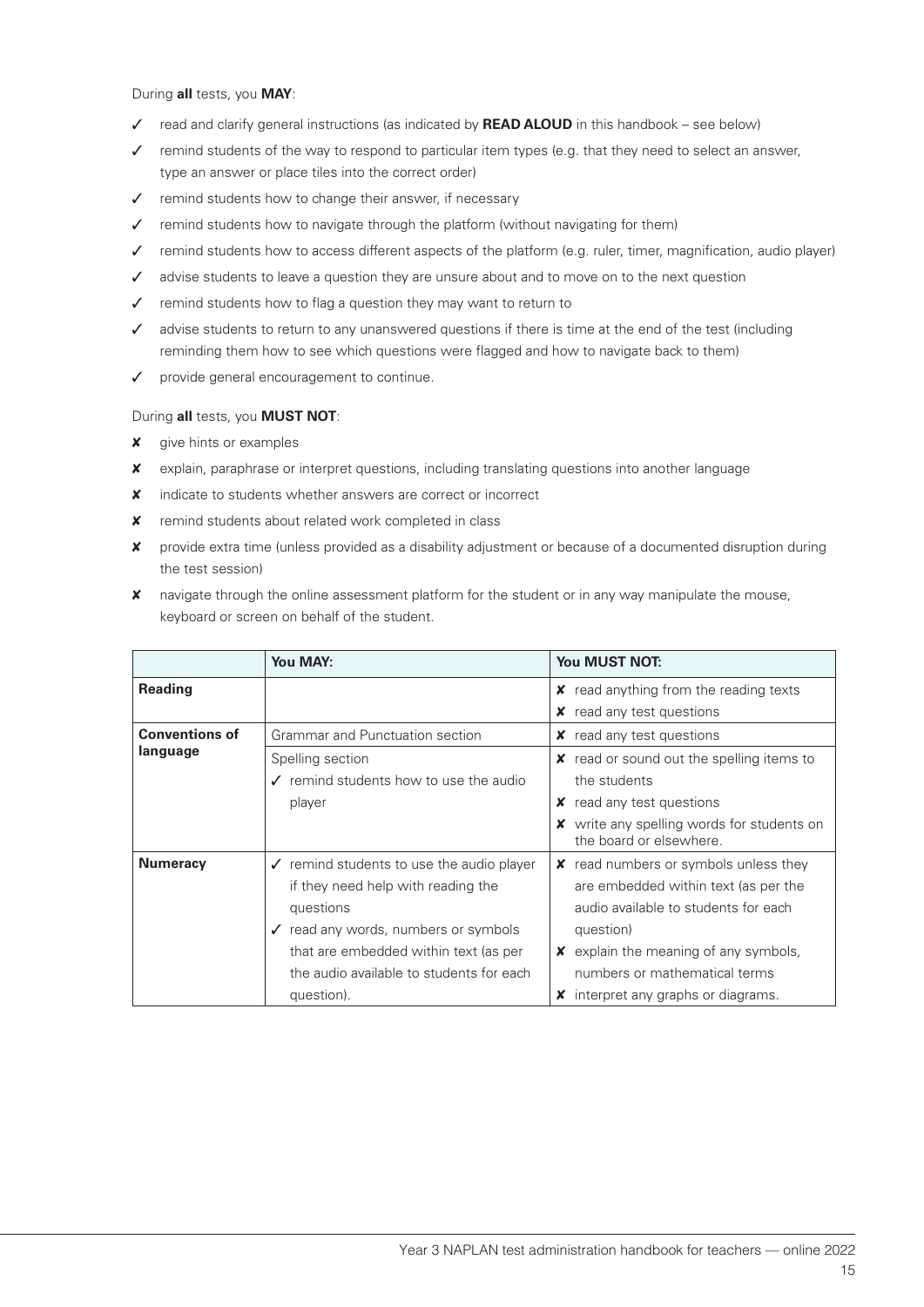The literacy demands of the numeracy test should not exclude a student from accessing the test. You should encourage students to use the audio player for the numeracy test if their literacy standard is a barrier to access. The following examples in the numeracy test show what may and may not be read aloud to students:

| <b>Example 1</b> | The numbers and symbols in this question <b>must not</b> be read as they are not embedded within<br>text.<br>What number will make this number sentence true?<br>$4.52 + 3.68 =$<br>$+3.70$                                                                                                                                                                                                                                                                    |  |  |  |
|------------------|----------------------------------------------------------------------------------------------------------------------------------------------------------------------------------------------------------------------------------------------------------------------------------------------------------------------------------------------------------------------------------------------------------------------------------------------------------------|--|--|--|
| <b>Example 2</b> | The numbers 110 and 2 <b>may</b> be read as they are embedded within the text. The numbers 50, 55,<br>70 and 220 <b>must not</b> be read as they are not embedded within text.<br>Edward travelled 110 kilometres in 2 hours.<br>What was his average speed in kilometres per hour?<br>50<br>55<br>220<br>70                                                                                                                                                   |  |  |  |
| <b>Example 3</b> | The number 39 889 in the question, and the numbers 10, 100, 1000 and 10 000 in the options,<br><b>may</b> be read as they are embedded within text.<br>The number 39 889 can be rounded in different ways.<br>Which ways of rounding give the same answer?<br>Rounding to the nearest 10 and nearest 100.<br>Rounding to the nearest 10 and nearest 1000.<br>Rounding to the nearest 100 and nearest 1000.<br>Rounding to the nearest 1000 and nearest 10 000. |  |  |  |

#### *Reading the test administration script*

It is important that each of the tests is administered uniformly according to the instructions in this handbook.

You must **READ ALOUD** to students all instructions which appear in this handbook in shaded boxes and which are prefaced by **READ ALOUD**, for example:

#### **READ ALOUD**

You will now be attempting the reading test.

There is also a section at the beginning of each script with a series of dot points which you can read aloud as necessary to assist students to open the NAP locked down browser or unsecured browser, perform an audio check and log in to the test.

Usually, all students in the session will be undertaking the same test. However, it is possible to have students within a session completing different tests, e.g. in catch-up sessions. If this is the case, the appropriate scripts must be read to students taking the different tests.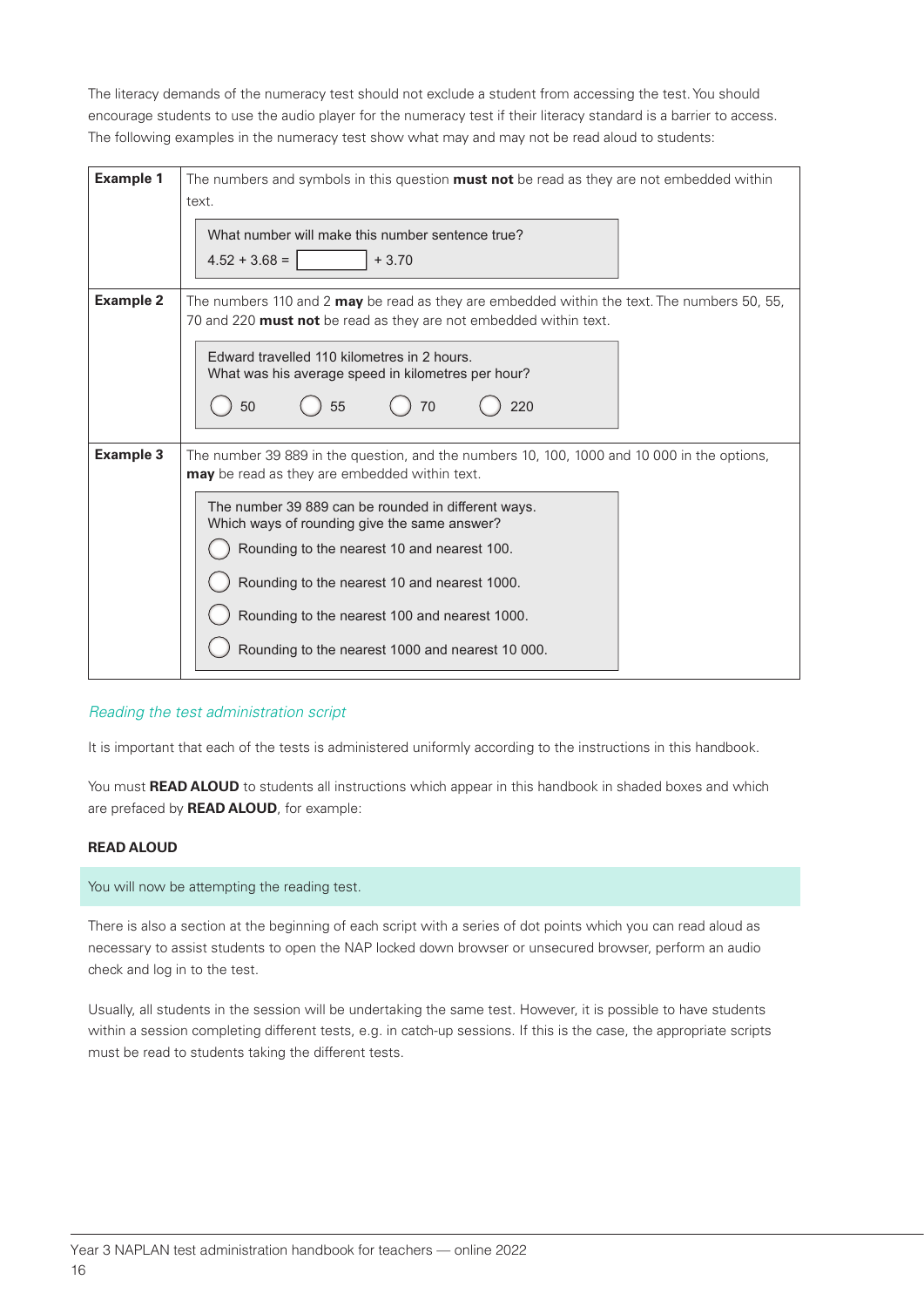#### **4.2 Managing a test session**

The information below provides a quick overview of the test administration functionality within the platform. For more detailed information, refer to resources available at www.assessform.edu.au.

#### *Creating a test session*

- 1. Open your browser and navigate to www.assessform.edu.au.
- 2. Login to NAPLAN 2022 using the TA session slip provided by the school NAPLAN coordinator. Select *Create new test session*.
- 3. The session code will be displayed at the top of your screen in a grey box.
- 4. Display the session code where students can see it, e.g. write it on the board this is the first code students are required to enter.

Note: some functions on the test administrator's dashboard will remain inactive until after students join the session and/or you start the session.

#### *Supporting students to log in*

To access the test, students complete these steps:

- 1. open locked down browser
- 2. select *NAPLAN 2022*
- 3. complete the audio check
- 4. select *Start test*
- 5. enter test session code
- 6. enter student code (from the student session slip)

The screen that appears will show the title of the test the student is about to take, the year level, and name of the student.

It is important that the test domain and year are confirmed as correct. If the domain and/or year are not correct, the NAPLAN coordinator should be informed immediately.

Students will also be asked to confirm their name by selecting a *Yes* button. However, if the name presented by the system is not correct the student should raise their hand and you should take the following action:

- if the name is simply spelled incorrectly, the student should select *Yes* and you should inform the NAPLAN coordinator of the inaccuracy after the session
- if a student has been given the student session code for another student in the same test session, the student should select *No* and the two students must swap codes and re-enter them
- if a student has been given the student session code for another student in a different test session, the student should select *No* and you should inform the NAPLAN coordinator of the error as soon as possible. The student may need to be rescheduled.

For any other issues, please contact your NAPLAN coordinator as soon as possible.

If a student has a disability adjustment that allows them to use an unsecured browser (rather than the NAP locked down browser), provide the URL for the unsecured browser to these students on a slip of paper and assist them with logging in as necessary.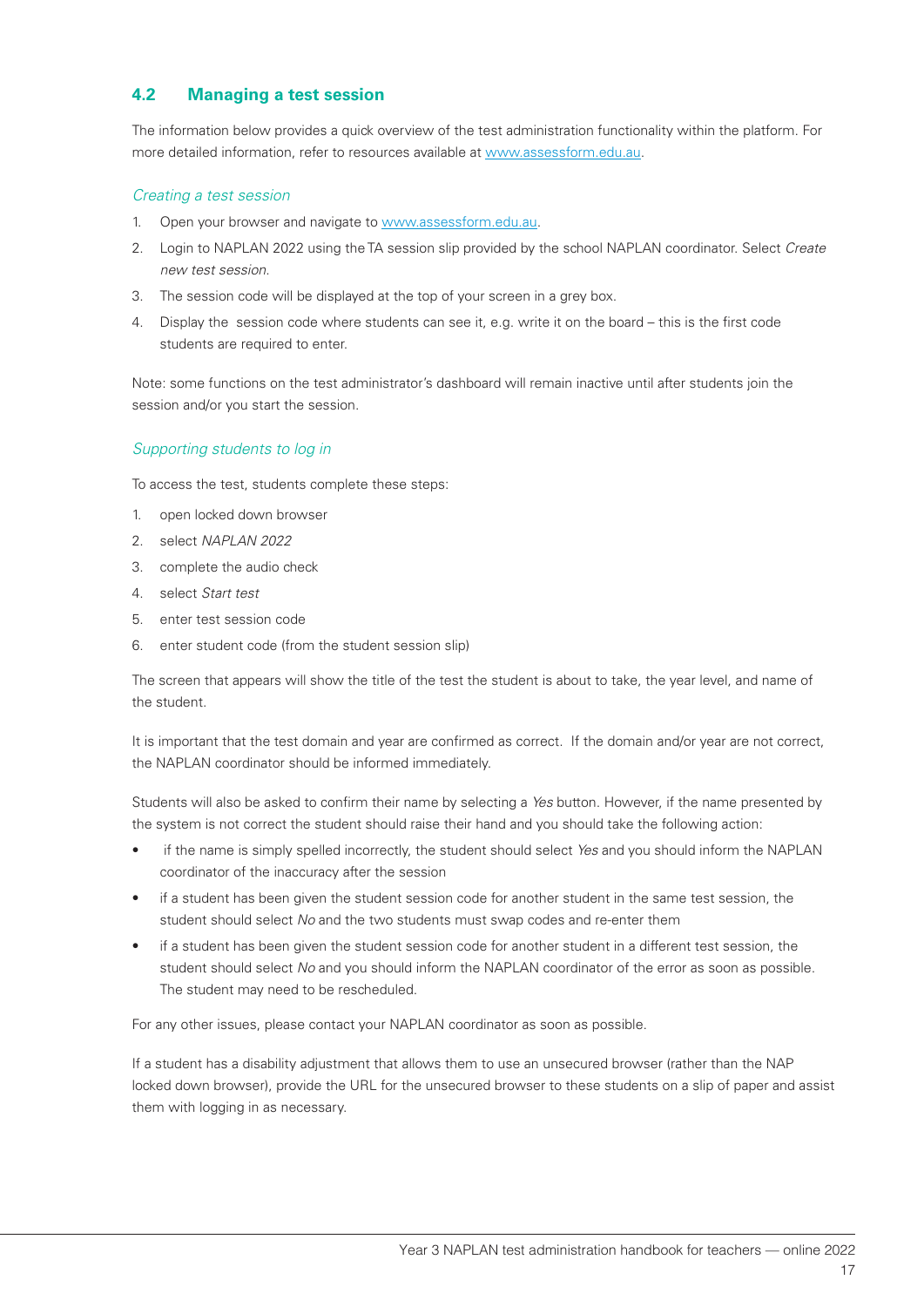#### *Starting the test session*

The test administrator's dashboard displays a list of students who have joined the test session (by entering the test session code and their student session code).

Once all students scheduled to participate in the test session have joined, you start the session by selecting the *Start session* button on the test administrator's dashboard and then selecting *Yes* to confirm.

When you start the session, the students move from a holding screen to the beginning of the test.

Any students who join the test session after it has been started can do so by entering a session code and their student code as usual. However, as the test session is already in progress, these students' names will show in the *Waiting entry* tab of the test administrator's dashboard and you must manually admit them.

You can admit these students to the session by selecting their names from the *Waiting entry* tab and then selecting *Allow start*. The system will provide the student with the appropriate time to complete the test.

#### **4.3 Test administration system functions**

Once a test session has started, a number of functions become active on the test administrator's dashboard.

Functions that can be applied by you to individual students or groups of students are:

- *• Pause student*
- *• Resume student*
- *• Finish student*
- *• Reopen student* (the ability to add extra time is part of the 'reopen' process).

Functions that can be applied by you to the whole test session (i.e. all students) are:

- *• Pause session*
- *• Resume session*
- *• Finalise session*

Session functions affect all students who have joined the test session.

#### *Pausing and resuming a test session or a test attempt*

#### **Pausing a test session**

You can pause and resume test sessions – this will affect all students in the test session.

Pausing a test session is a necessary function if there is a test disruption affecting multiple students in a session. The system will present a text box where you can enter relevant details. You must also provide details of the test disruption to the NAPLAN coordinator at the end of the test session. The test session must have started for this function to work.

If the test is not paused, you must note the time at which the disruption begins and its duration, as time may need to be added to the test session once it is resumed. If time is added, you must select the reason for the addition of time in the drop down list presented by the system and record the circumstances surrounding the disruption.

If the test session has been, or is likely to be, disrupted and you cannot resolve the issue, you should contact your NAPLAN coordinator immediately.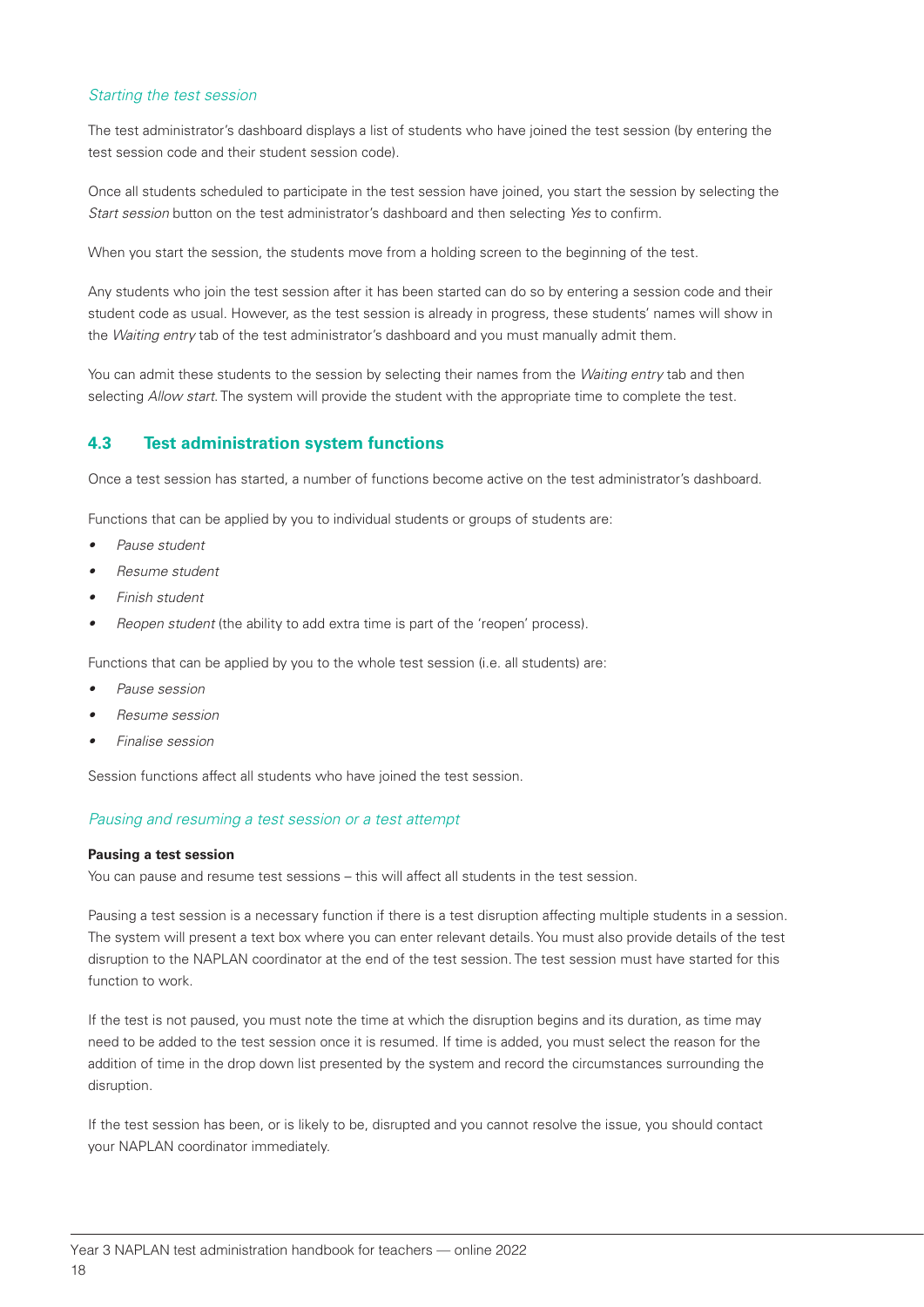Note: if an individual student's test attempt has already been paused (for instance to accommodate a rest break as part of a disability adjustment) when you pause an entire session, you will need to resume their individual test attempt separately **after** having first resumed the test session for the whole class. This student's timer will only restart once their individual test attempt has been resumed.

#### **Pausing an individual test attempt**

You can also pause individual students' test attempts. An individual student's test attempt might be paused by you when:

- a student has an approved rest break as a disability adjustment
- there is a test disruption that affects a student, but not the class as a whole (e.g. a technical issue).

To pause a test attempt from the *All* or *Started* tab:

- tick the checkbox next to the student's name. Multiple student names can be selected
- select *Pause student*
- select reason for pausing test attempt/s from the drop-down list of reasons.

To restart a student's test attempt, tick the checkbox next to the student's name and select *Resume student*. The system will restart the student's timer. Multiple student names can be selected. The system will present a free-text field where you can enter greater detail about the need for pausing and its resolution.

Pausing and resuming a test attempt can only be performed if the student's test attempt time allowance has not expired – i.e. the student's timer has not reached zero. The pause function pauses the test clock for the student. The amount of time that they were in the status *Paused* will be added to their *End* time.

#### *Reopening a test attempt*

If a student has finished their test attempt but still has time remaining to complete the test (i.e. their test timer has not yet reached zero) and the test session has not been finalised, the student may reopen their own test attempt by selecting the *Reopen test* button on the end page. However, if a student has run out of time this option will not be available.

If there is a legitimate reason for allowing a student to continue working on the test after their time has expired – for instance, if a test disruption was such that the system was unable to be paused and the student's timer reached zero during the disruption – you may use the *Reopen student* function for a *Finished* test attempt to reopen the student's test attempt and add time to it. If the student's test attempt is not in the *Finished* status, you will need to use the *Finish student* function first.

You must select the reason for the addition of time when prompted. You should also record information about the circumstances of the disruption.

#### *Finishing a test attempt*

Students should finish their own test attempts once they have completed the test. However, you can *finish* a test attempt on behalf of a student. You might do this when a student's time has run out for the test but they do not finish their test attempt before leaving the test room, or when a student fails to finish their test attempt despite being instructed to do so.

On the *All* tab tick the checkbox next to the student's name and select *Finish student*. The system will present a free-text field in which details may be entered.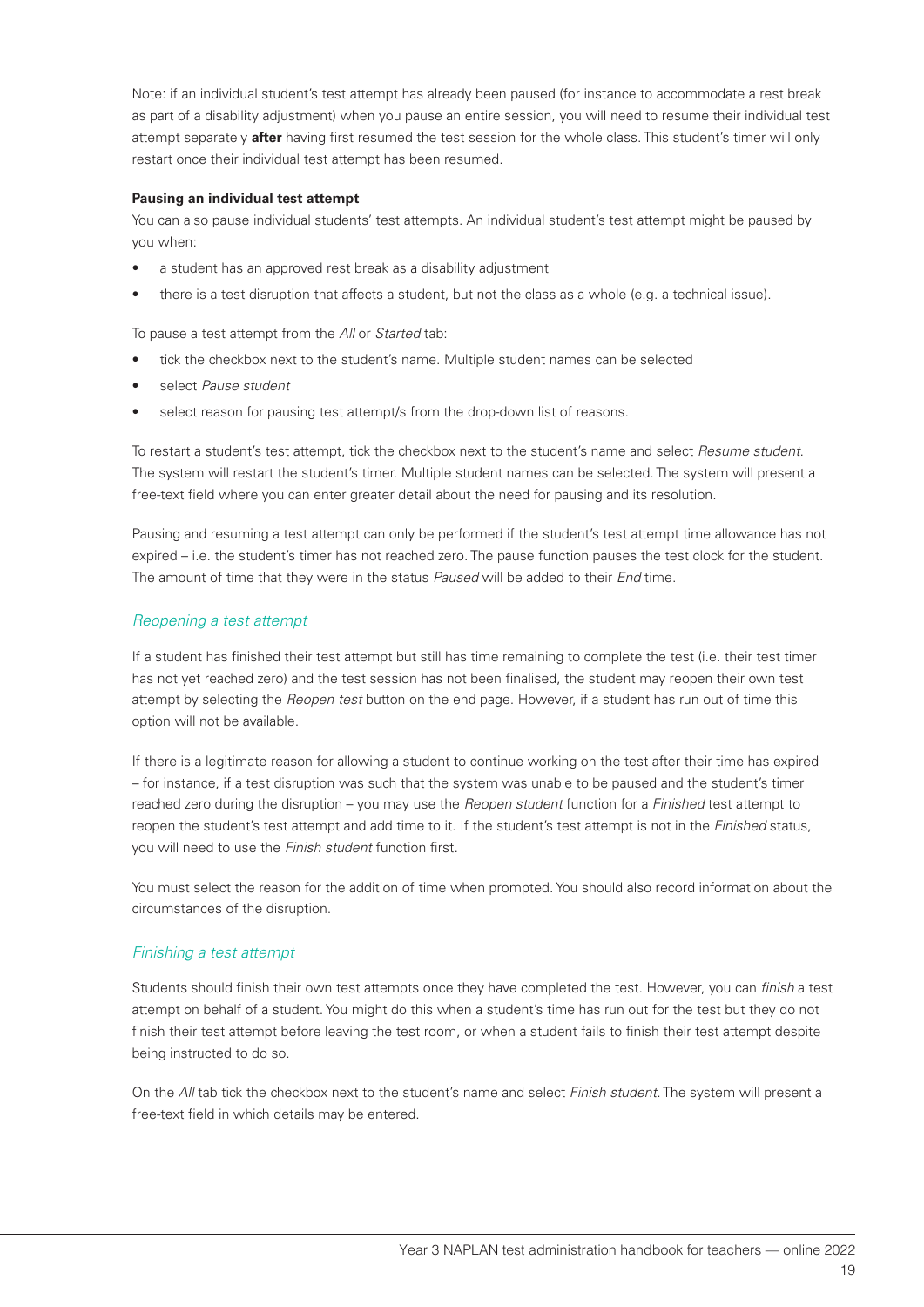If a student did not complete the test during the session because they experienced a test disruption or they left the session because they were unwell, you should **not** *Finish* their test attempt. This includes where a student's screen is frozen and they cannot select *Finish* themselves. Test administrators should report issues to the NAPLAN coordinator.

#### *Finalising a test session*

Once all students in the test session have finished and submitted their test attempts you must finalise the session by clicking *Finalise session* on the test administrator's dashboard. The system will present a free-text field where details relating to the test session may be entered.

You cannot finalise a test session before all student test attempts have been finished. If you cannot finalise a test session, inform your NAPLAN coordinator.

If any test attempt is still paused, test disruptions have not been resolved or a student has left the session due to illness or injury, you **must not** finalise the test session. You **must** inform the NAPLAN coordinator.

Where there have been test disruptions, the NAPLAN coordinator may take action to remedy the issue by postponing the test attempts of affected students so they can be rescheduled.

In case of illness or injury that occurs during a test session, the NAPLAN coordinator will change the student's participation status to postponed so that the test session can be finalised. The NAPLAN coordinator must then contact the TAA for approval to change the student's participation status to sanctioned abandonment.

Where a test attempt has been postponed due to a test disruption and the student is then absent due to illness or injury for the remainder of the test window, the student's participation status will need to be changed, by the TAA, to sanctioned abandonment.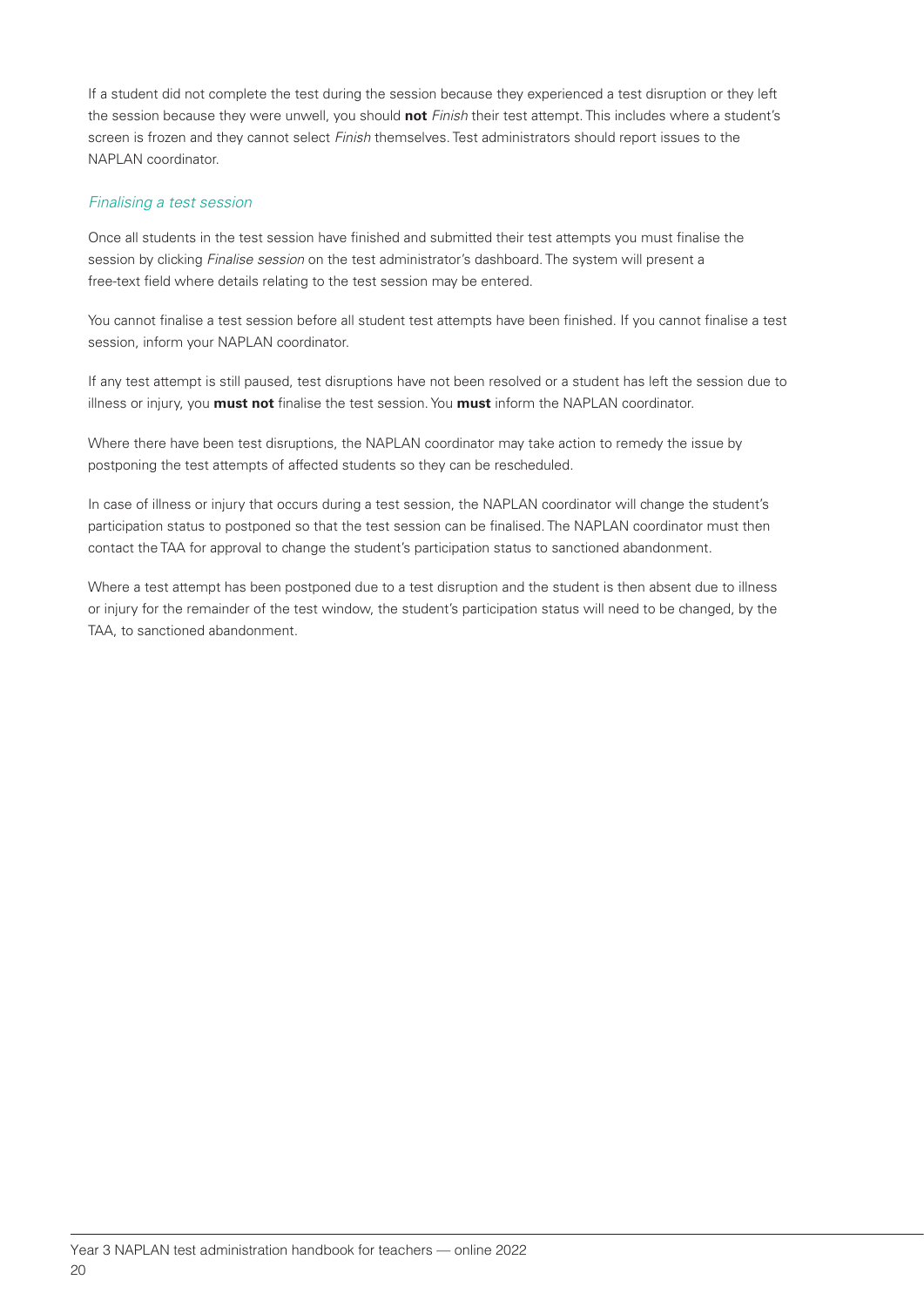# 5. READING / CONVENTIONS OF LANGUAGE / NUMERACY TEST ADMINISTRATION

Please ensure that you are familiar with the relevant information in this handbook before administering tests. Each test is to be conducted in one session.

There are instructions for using headphones. If these are not relevant for students in your class, you should amend the instructions as appropriate.

#### *Time allocation*

Introduction time: approximately 15 minutes

Test time:

| <b>Reading</b> | <b>Conventions of language</b> | <b>Numeracy</b> |
|----------------|--------------------------------|-----------------|
| 45 min         | $45 \text{ min}$               | 45 min          |

#### *Preparation for the test session*

To prepare for the test you will need to:

- make sure you have your test administration pack from the NAPLAN coordinator
- arrange the room so that students cannot see each other's work. Where students are in a computer lab that has been designed to facilitate collaboration, computers may need to be moved or temporary barriers put up between students
- take down, cover or reverse any posters, displays or teaching materials that might help students with the test
- check that your device is fully charged or connected to a power supply
- confirm there are sufficient devices for all students in the test session (taking into account any students bringing their own device) and that they are fully charged or connected to a power supply
- confirm there are sufficient sets of headphones for all students in the test session (for Conventions of language and numeracy only)
- ensure all devices are turned on and connected to the internet
- ensure you have sufficient slips of paper on which the URL for the unsecured browser is written (for students with DACs *AST* or *COL*)
- be prepared to assist students to open the NAP locked down browser
- check you have access to a whiteboard or blackboard
- ensure you are aware of any disability adjustments provided to the students in your session and how to manage them
- check that you have all the appropriate test materials
- check that the student materials are available for the students
- distribute the student session slips.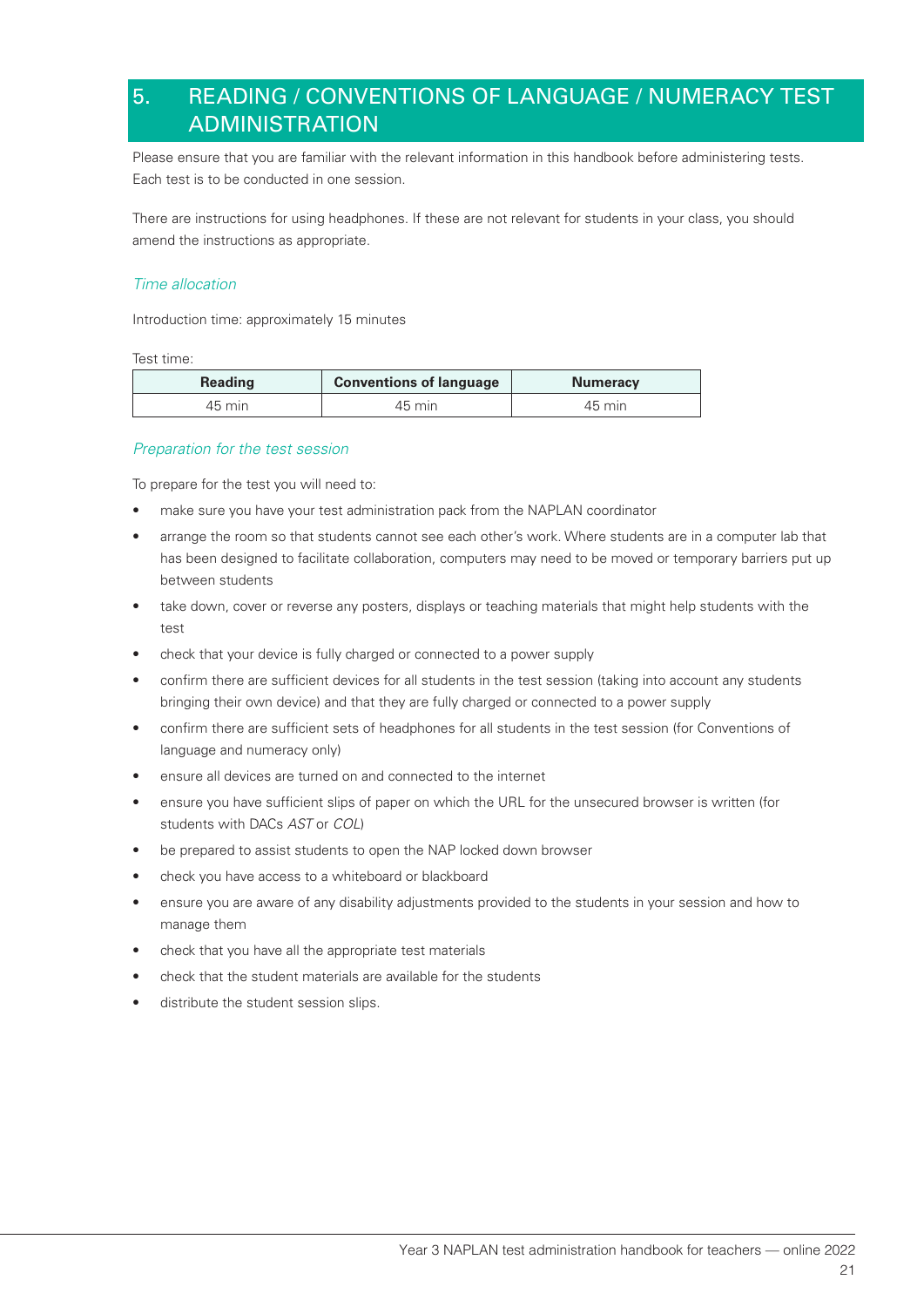#### *After the test*

- If **any** test attempt could **not be finished** because of a test disruption or a student has left the session due to illness or injury, **you must not finish their test attempt or finalise the test session.**
- If a student logged in but refused to compete the test you will *Finish* the test attempt on behalf of the student.
- If all test attempts have been finished, finalise the test session by selecting the *Finalise session* button on the test administrator's session dashboard.

At the end of the test session:

- check that all student browsers have been closed
- collect:
	- o all student session slips
	- o any slips containing the unsecured browser URL
	- o all working-out or planning paper used by students
- you **must** notify the NAPLAN coordinator if there were any:
	- o absent students
	- o students who refused to login or logged in and did not attempt to complete the test
	- o students who abandoned the test due to illness or injury
	- o test disruptions or incidents
	- o paused test attempts
	- o errors in the spelling of student names
- you **must** return the TA session slip, student session slips and any other test materials (including any paper used by students during the test) to the NAPLAN coordinator to be securely stored
- recharge school-supplied devices for the next test session, if necessary.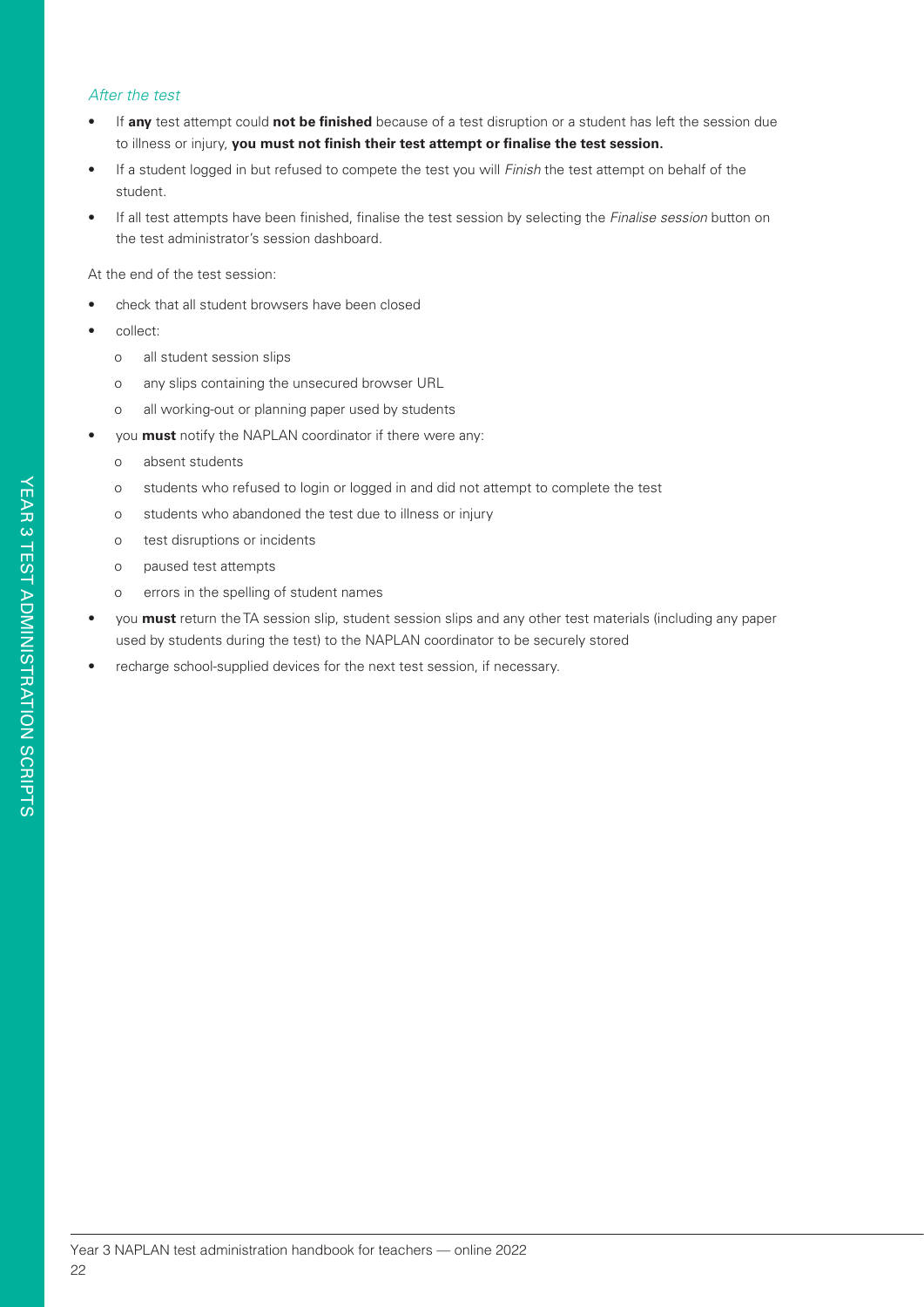#### **5.1 Reading test administration**

Ensure you have read Section 4 of this handbook and that all steps necessary to create a test session have been completed before attempting to administer the test.

This test is to be conducted in one session. This is an assessment of a student's ability to read, comprehend and respond to a variety of text types. Note: headphones are not used in the reading test.

#### *5.1.1 Materials required*

| Each student must have                               | The test administrator must have                          |
|------------------------------------------------------|-----------------------------------------------------------|
| a device that meets the technical specifications for | a device that meets the technical specifications for      |
| NAPLAN online                                        | NAPLAN online                                             |
| their student session slip for this session.         | this test administration handbook                         |
|                                                      | the TA session slip (containing the test administrator    |
|                                                      | login details necessary for generating the test session   |
|                                                      | code)                                                     |
|                                                      | a watch or clock                                          |
|                                                      | a board to display the test session code                  |
|                                                      | a list of students allocated to the test session          |
|                                                      | (including details of disability adjustments) and URL for |
|                                                      | unsecured browser if necessary.                           |

#### *5.1.2 Creating the test session*

- 1. Open your browser and navigate to www.assessform.edu.au.
- 2. Login to NAPLAN 2022 using the TA session slip provided by the school NAPLAN coordinator and create a new test session.
- 3. The session code will be displayed at the top of your screen in a grey box.
- 4. Display the session code where students can see it, e.g. write it on the board the students will need it to enter the test session.

Note: some functions on the test administrator's dashboard will remain inactive until after students join the session and/or you start the session.

#### *5.1.3 Reading test administration script*

#### **READ ALOUD**

Today you will complete a reading test.

If you have any questions or you can't see what I describe on your screen, raise your hand and I will help you.

Remind students that if they experience technical issues (mouse, keyboard, monitor or device not working, questions not loading or questions flickering, screens freezing, etc.) that they should let you know straight away by raising their hand.

Go through the following steps with students, resolving any issues that may arise. Ask students to check that:

- they have their student code for the test on a piece of paper with their correct name
- their device is turned on.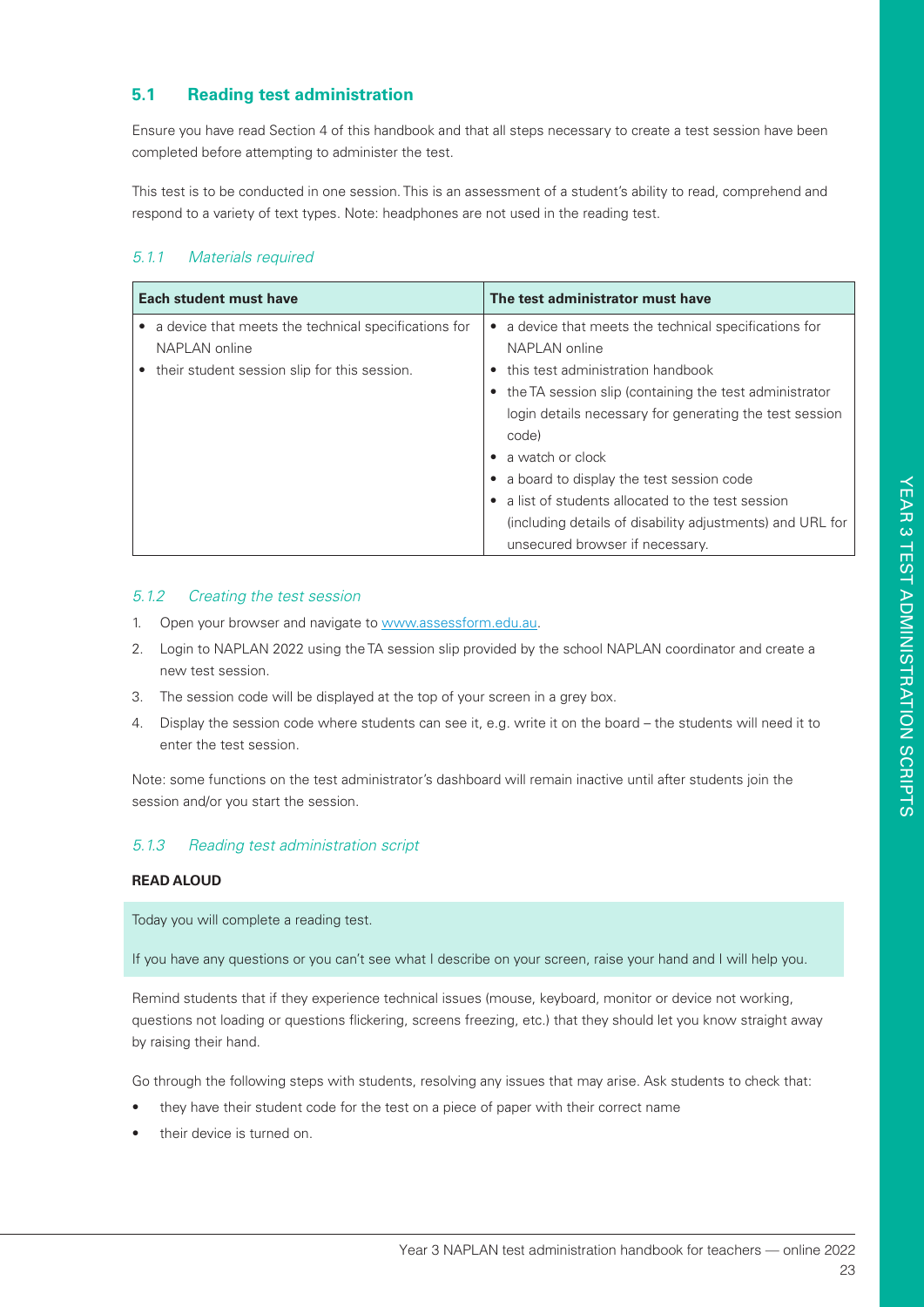Ask students to:

- open the NAP locked down browser (students using an unsecured browser with DACs *AST* or *COL*, or their support person, should type the web address into the browser and select enter)
- select *NAPLAN 2022.*

Students will then see the audio check screen. The reading test does not include audio. For the reading test, students should:

• select *I do not need to check my audio.*

Instruct students to:

- select *Start test*
- type the session code exactly as it appears on the board into the boxes, and then select *Next*
- type their student code into the boxes that appear and select *Next*
- check that their name, year and the test domain are correct, select *Yes* and wait.

#### **READ ALOUD**

In this reading test, you will read texts and then answer questions about them.

There are 39 questions in this test and you have 45 minutes to complete it.

There are three sections in this test. At the end of each section a message on your screen will ask if you would like to check your answers before moving to the next section.

If you make a mistake, you can change your answer. If you find that a question is too hard for you, flag it and go on to the next one. If you have time, you can go back to flagged questions after you have finished the rest of the test.

If you have any questions, raise your hand and I will come to speak with you. However, because this is a test of how well you read, I cannot read or explain the questions or texts to you.

There is a timer in the top left-hand corner of your screen. It will flash when you have 10 minutes left and again when you have five minutes left. I will also tell you when you have five minutes left.

When your time ends you will see a screen asking you to select a *Finish* button.

If you finish early, check your answers and be sure that you have answered all the questions.

If you finish before your time ends you can also select the *Finish* button, but you will be asked whether or not you have completed all the questions and checked your answers. If you select *No* you will stay in the test. Selecting *Yes* will finish your test.

After you *Finish* your test, if there is still time left, you can select the *Reopen test* button.

Once you have finished your test, wait quietly.

Begin the session by selecting the *Start session* button on the test administrator's dashboard.

#### **READ ALOUD**

You may start the test now. You must do your own work. You are not allowed to talk to other students.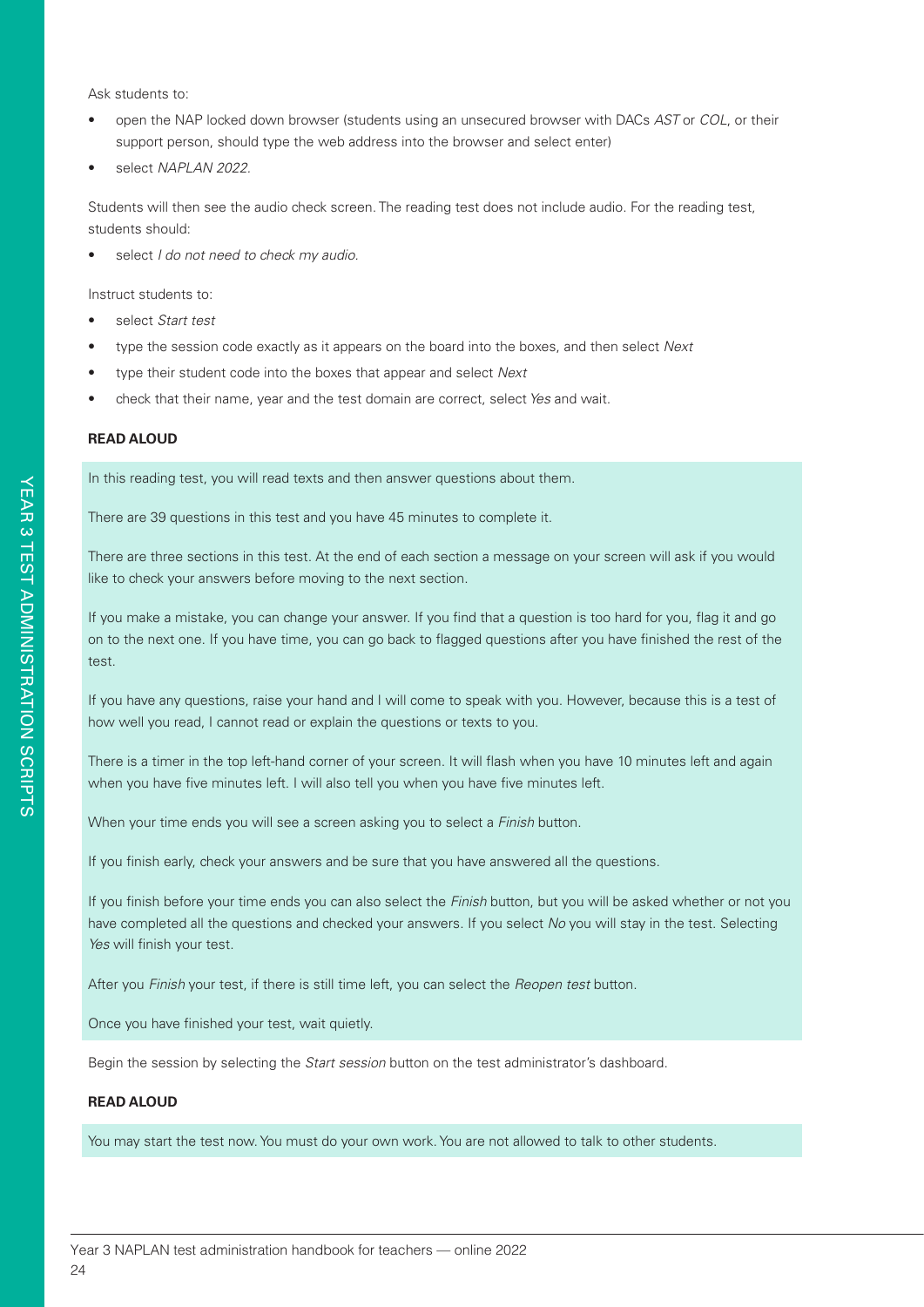Actively supervise students to make sure they are on task. Ensure that students are scrolling down where necessary to read the whole text. You should also monitor that students know how to interact with each question type, e.g. some items may require students to move tiles or select multiple responses.

Students who finish early should be encouraged to check their answers. When they have finished checking, they should sit and wait patiently. They may not engage in early-finisher activities, such as reading, which may provide clues to the test question answers.

If a whole class has checked their responses, selected *Finish*, then submitted their tests before the allocated time, you may use discretion in managing the test environment and finalising the test session.

#### **After 40 minutes, READ ALOUD**

Check your timer in the left-hand corner of your screen. If your test has not been paused, you have about five minutes left to finish the test. If you have already finished, use this time to check that you have answered all the questions.

Be mindful of students who may have been granted extra time due to a disability adjustment or a disruption. Alert these students when they have five minutes of test time remaining.

When your dashboard shows that the time has expired for all students:

#### **READ ALOUD**

Thank you everyone. The reading test is now finished.

If you have already finished your test, you should have a message confirming that it has been finished.

If you ran out of time to finish your test, you will now have a screen asking you to select *Finish*. Please select *Finish*.

Walk around and check that all students have finished their tests.

#### **READ ALOUD**

Leave your student session slip on your desk to be collected.

You should now all close the test browser.

Check that all students have closed the NAP locked down browser or, where appropriate, the unsecured browser.

**If any test attempt could not be finished because of a test disruption or a student has left the session due to illness or injury, you must not finish their test attempt or finalise the test session. You must inform the NAPLAN coordinator.**

If all test attempts have been finished, finalise the test session by selecting the *Finalise session* button on the test administrator's dashboard.

Collect all student session slips and all paper used during the tests. These must be returned to the NAPLAN coordinator, along with the TA session slips and any unused test codes, to be securely stored.

You will need to refer to *After the test* on page 22 to ensure you have met all requirements.

The materials included in the NAPLAN reading tests are intended to engage students and assess their literacy skills. Any views or opinions expressed in these test materials do not necessarily reflect the views and opinions of ACARA.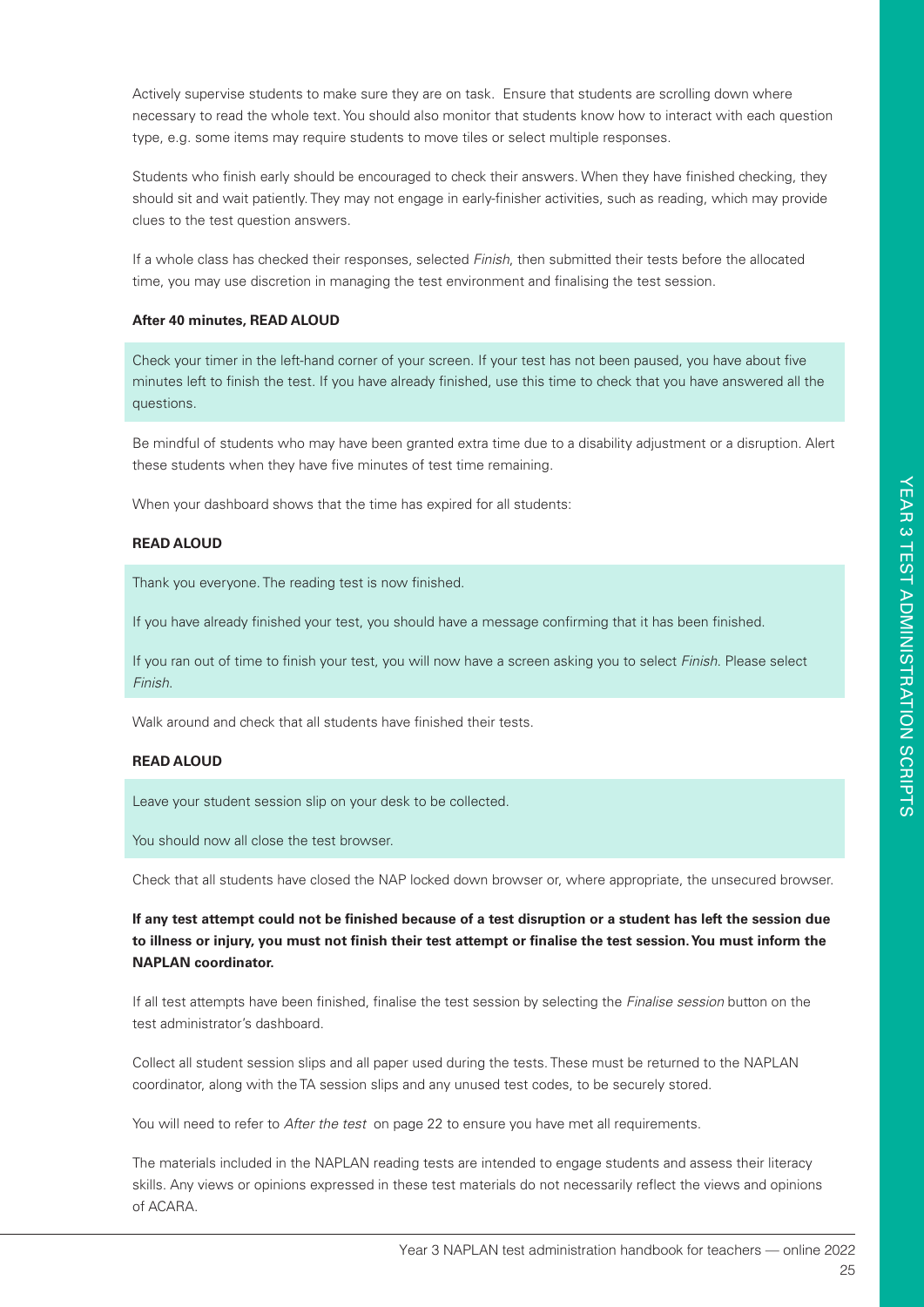#### **5.2 Conventions of language test administration**

Ensure you have read Section 4 of this handbook and that all steps necessary to create a test session have been completed before attempting to administer the test.

This test is to be conducted in one session. It is composed of two sections: grammar and punctuation followed by spelling. The spelling test will only be available to students after they have completed the grammar and punctuation test. Students will not be able to return to the grammar and punctuation questions once they have moved onto the spelling questions. A screen at the end of the grammar and punctuation test will remind them of this.

The screen includes a message advising students that they've reached the end of a locked section. When students reach the locked message, they will be asked if they are ready to start the next section.

When students click *No, I want to check my answers*, they will be able to review or change their grammar and punctuation answers or revisit flagged questions.

When students click *Yes, I want to start the next section*, they will begin the spelling section and won't be able to return to the grammar and punctuation section.

#### *5.2.1 Materials required*

| Each student must have                               | The test administrator must have                                  |  |  |  |
|------------------------------------------------------|-------------------------------------------------------------------|--|--|--|
| a device that meets the technical specifications for | a device that meets the technical specifications for<br>$\bullet$ |  |  |  |
| NAPLAN online                                        | NAPLAN online                                                     |  |  |  |
| their student session slip for this session          | • this test administration handbook                               |  |  |  |
| a sheet of blank paper for working out               | the TA session slip (containing the test administrator<br>٠       |  |  |  |
| a pen or pencil                                      | login details necessary for generating the test session           |  |  |  |
| headphones.                                          | code)                                                             |  |  |  |
|                                                      | • a watch or clock                                                |  |  |  |
|                                                      | • a board to display the test session code                        |  |  |  |
|                                                      | a list of students allocated to the test session                  |  |  |  |
|                                                      | (including details of disability adjustments) and URL for         |  |  |  |
|                                                      | unsecured browser if necessary.                                   |  |  |  |

#### *5.2.2 Creating the test session*

- 1. Open your browser and navigate to www.assessform.edu.au.
- 2. Login to NAPLAN 2022 using the TA session slip provided by the school NAPLAN coordinator and create a new test session.
- 3. The session code will be displayed at the top of your screen in a grey box.
- 4. Display the session code where students can see it, e.g. write it on the board the students will need it to enter the test session.

Note: some functions on the test administrator's dashboard will remain inactive until after students join the session and/or you start the session.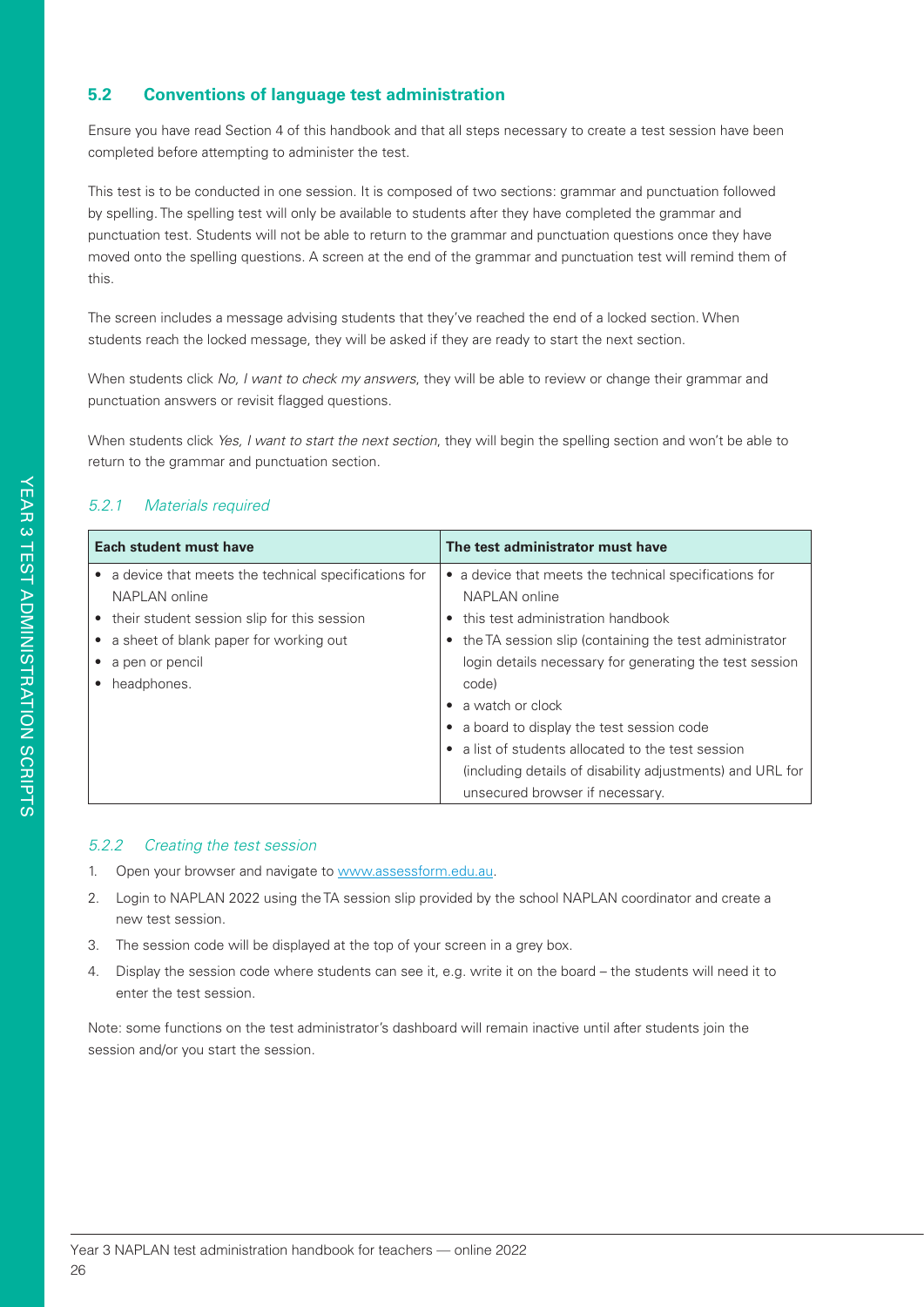#### *5.2.3 Conventions of language test administration script*

#### **READ ALOUD**

Today you will complete a conventions of language test. This test has two parts: grammar and punctuation, followed by spelling.

If you have any questions or you can't see what I describe on your screen, raise your hand and I will help you.

Remind students that if they experience technical issues (mouse, keyboard, monitor or device not working, questions not loading or questions flickering, screens freezing, etc.) that they should let you know straight away by raising their hand.

Go through the following steps with students, resolving any issues that may arise.

Ask students to check that they have:

- their student code for the test on a piece of paper with their correct name
- a blank piece of paper, a pen or pencil and a set of headphones
- turned on their device
- plugged in their headphones
- adjusted their device volume to about three-quarters of its maximum level.

Ask students to:

- open the NAP locked down browser (students using an unsecured browser with DACs *AST* or *COL*, or their support person, should type the web address into the browser and select enter)
- select *NAPLAN 2022*.

Students will then see the audio check screen. For the conventions of language test, students should:

- play the sound
- select *I can hear the sound on headphones* if they can hear the sound, or
- select *I can't hear the sound on headphones* if they can't hear the sound, and follow the instructions on the page.

Assist students with the disability adjustment code *AIA* if required. These students should select *I do not need to check my audio.*

Instruct students to:

- select *Start test*
- *• t*ype the session code exactly as it appears on the board into the boxes, and then select *Next*
- type their student code into the boxes that appear and select *Next*
- check that their name, year and the test domain are correct, select *Yes* and wait.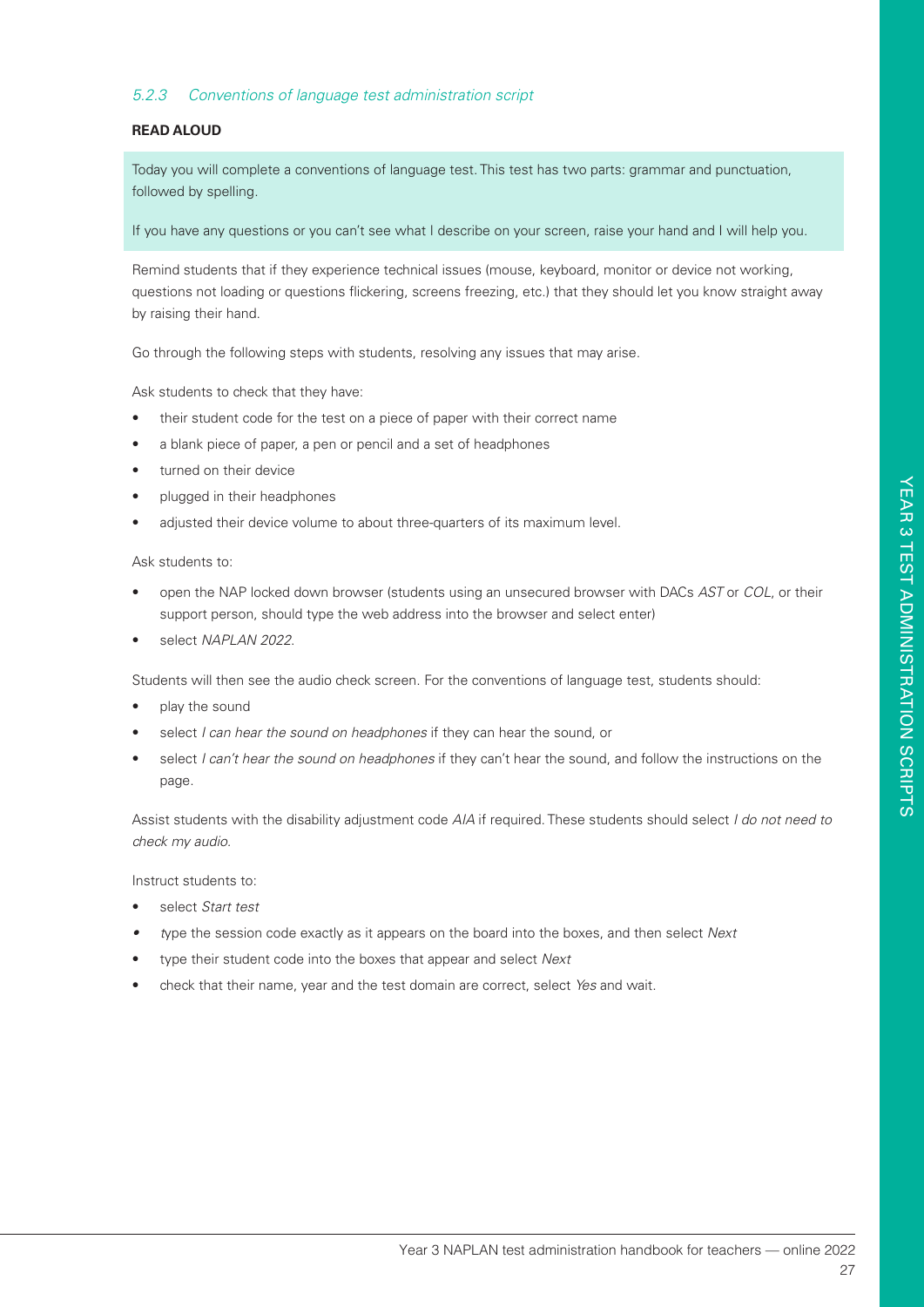#### **READ ALOUD**

There are two parts to this test. The first part is a grammar and punctuation test, and the second is a spelling test. Once you move to the spelling test, you cannot go back to the grammar and punctuation test. You will need your headphones for the spelling test only.

There are 52 questions in all: 27 questions in the grammar and punctuation test and 25 questions in the spelling test. You have 45 minutes to complete all the questions. You may need more time to answer the grammar and punctuation questions as there is more to read in this test than spelling.

In both the grammar and punctuation test AND the spelling test, there are three sections. Within each test, you can go back to a previous section to flagged questions or to just check your answers. A message on your screen will ask if you want to go back.

However, at the very end of the grammar and punctuation test, you will see a message asking if you are ready to start the next section. If you click 'No, I want to check my answers' you will be able to review or change your grammar and punctuation answers or revisit flagged questions, and you will be able to change your answers if you think you have made a mistake.

If you click 'Yes, I want to start the next section', you will go to the spelling test and will NOT be able to go back and see or change your answers in the grammar and punctuation test.

There is a timer in the top left-hand corner of your screen. When your timer says 25 minutes, you should be close to finishing the grammar and punctuation test, which finishes at question 27, and be ready to move onto the spelling test.

The timer will flash when you have 10 minutes left and again when you have 5 minutes left. I will also tell you.

When your time ends you will see a screen asking you to select a *Finish* button.

If you finish early, check your answers and be sure that you have answered all the questions.

If you finish before your time ends you can also select the *Finish* button, but you will be asked whether or not you have completed all the questions and checked your answers. If you select *No* you will stay in the test. Selecting *Yes* will finish your test.

After you *Finish* your test, if there is still time left, you can select the *Reopen test* button.

Once you have finished your test, wait quietly.

Begin the session by selecting the *Start session* button on the test administrator's dashboard.

#### **READ ALOUD**

You may start the test now. You must do your own work. You are not allowed to talk to other students.

Actively supervise students to make sure they are on task and to see that they are managing their time so they do not spend the whole test time on grammar and punctuation – spending the whole test time on grammar and punctuation will result in them not receiving a score for spelling.

Students who finish early should be encouraged to check their answers. When they have finished checking, they should sit and wait patiently. They may not engage in early-finisher activities, such as reading, which may provide clues to the test question answers.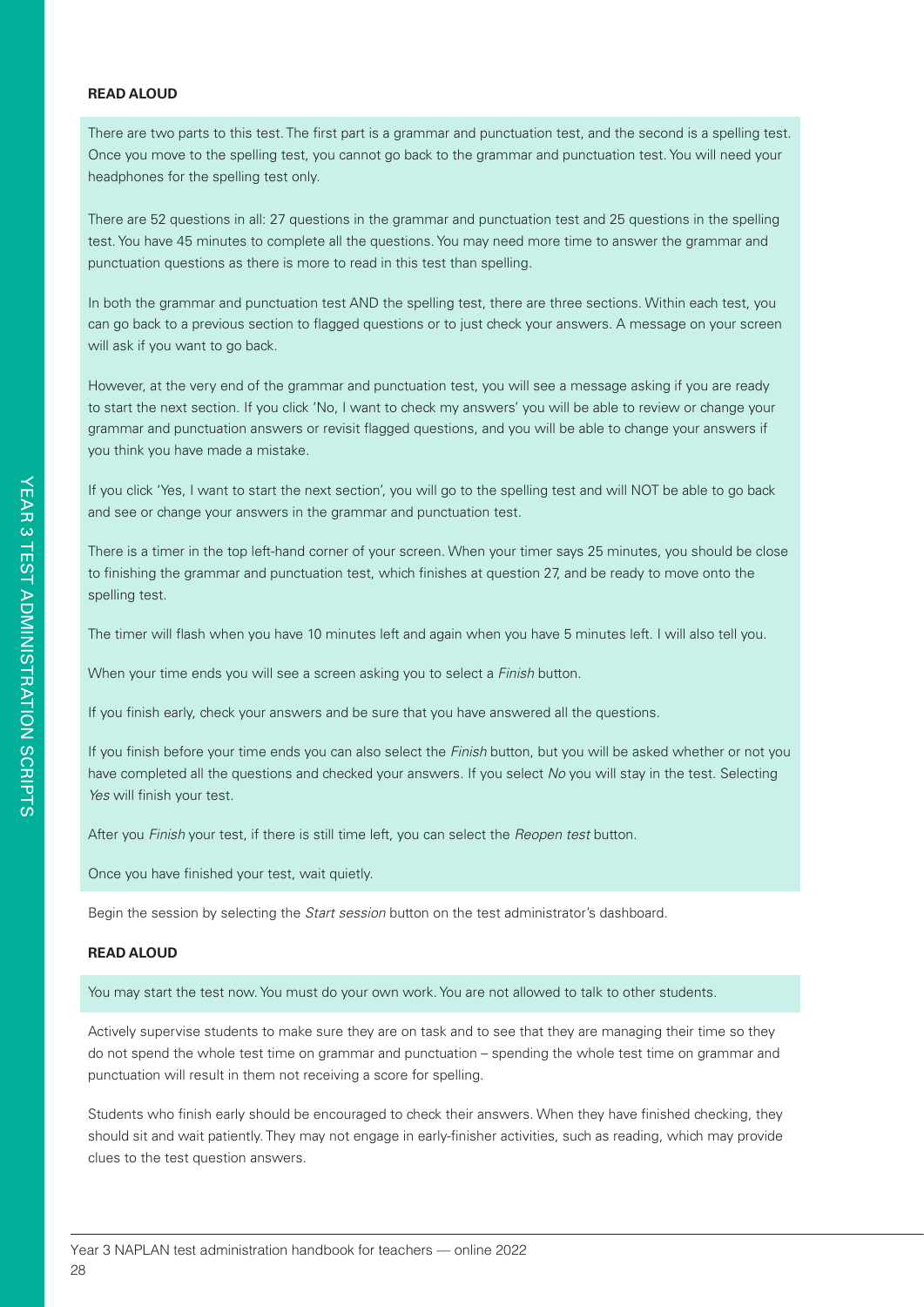If a whole class has checked their responses, selected *Finish*, then submitted their tests before the allocated time, you may use discretion in managing the test environment and finalising the test session.

#### **After 40 minutes, READ ALOUD**

You have about five minutes left to finish the test. If you have already finished, use this time to check that you have answered all the questions.

Be mindful of students who may have been granted extra time due to a disability adjustment or a disruption. Alert these students when they have five minutes of test time remaining.

When your dashboard shows that the time has expired for all students:

#### **READ ALOUD**

Thank you everyone. The conventions of language test is now finished.

If you have already finished your test, you should have a message confirming that it has been finished.

If you ran out of time to finish your test, you will now have a screen asking you to select *Finish*. Please select *Finish*.

Walk around and check that all students have finished their tests.

#### **READ ALOUD**

Leave your student session slip and working-out paper on your desk to be collected.

You should now all close the test browser.

Check that all students have closed the NAP locked down browser or, where appropriate, the unsecured browser.

#### **If any test attempt could not be finished because of a test disruption or a student has left the session due to illness or injury, you must not finish their test attempt or finalise the test session. You must inform the NAPLAN coordinator.**

If all test attempts have been finished, finalise the test session by selecting the *Finalise session* button on the test administrator's dashboard.

Collect all student session slips and all paper used during the tests. These must be returned to the NAPLAN coordinator, along with the TA session slips and any unused test codes, to be securely stored.

You will need to refer to *After the test* on page 22 to ensure you have met all requirements.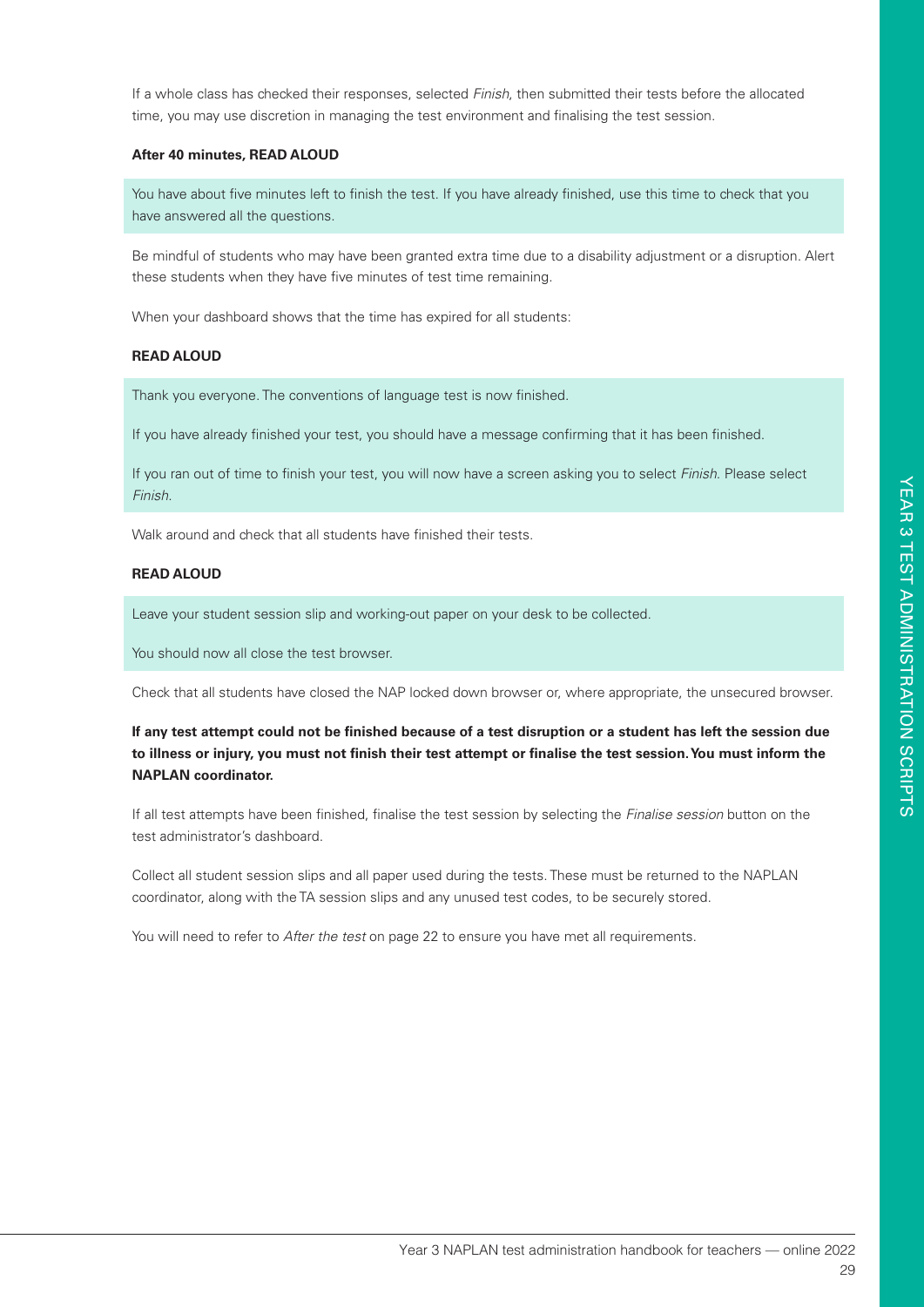#### **5.3 Numeracy test administration**

Ensure you have read Section 4 of this handbook and that all steps necessary to create a test session have been completed before attempting to administer the test.

Year 3 students will not have access to the online calculator during any part of this test. The test is to be conducted in one session.

#### *5.3.1 Materials required*

| <b>Each student must have</b>                          | The test administrator must have                          |
|--------------------------------------------------------|-----------------------------------------------------------|
| • a device that meets the technical specifications for | a device that meets the technical specifications for<br>٠ |
| NAPLAN online                                          | NAPLAN online                                             |
| • their student session slip for this session          | • this test administration handbook                       |
| • a sheet of blank paper for working out               | • the TA session slip (containing the test administrator  |
| a pen or pencil                                        | login details necessary for generating the test session   |
| headphones.                                            | code)                                                     |
|                                                        | $\bullet$ a watch or clock                                |
|                                                        | a board to display the test session code                  |
|                                                        | a list of students allocated to the test session          |
|                                                        | (including details of disability adjustments) and URL for |
|                                                        | unsecured browser if necessary.                           |

#### *5.3.2 Creating the test session*

- 1. Open your browser and navigate to www.assessform.edu.au.
- 2. Login to NAPLAN 2022 using the TA session slip provided by the school NAPLAN coordinator and create a new test session.
- 3. The session code will be displayed at the top of your screen in a grey box.
- 4. Display the session code where students can see it, e.g. write it on the board the students will need it to enter the test session.

Note: some functions on the test administrator's dashboard will remain inactive until after students join the session and/or you start the session.

#### *5.3.3 Numeracy test administration script*

#### **READ ALOUD**

Today you will complete a numeracy test.

If you have any questions or you can't see what I describe on your screen, raise your hand and I will help you.

Remind students that if they experience technical issues (mouse, keyboard, monitor or device not working, questions not loading or questions flickering, screens freezing, etc.) that they should let you know straight away by raising their hand.

Go through the following steps with students, resolving any issues that may arise.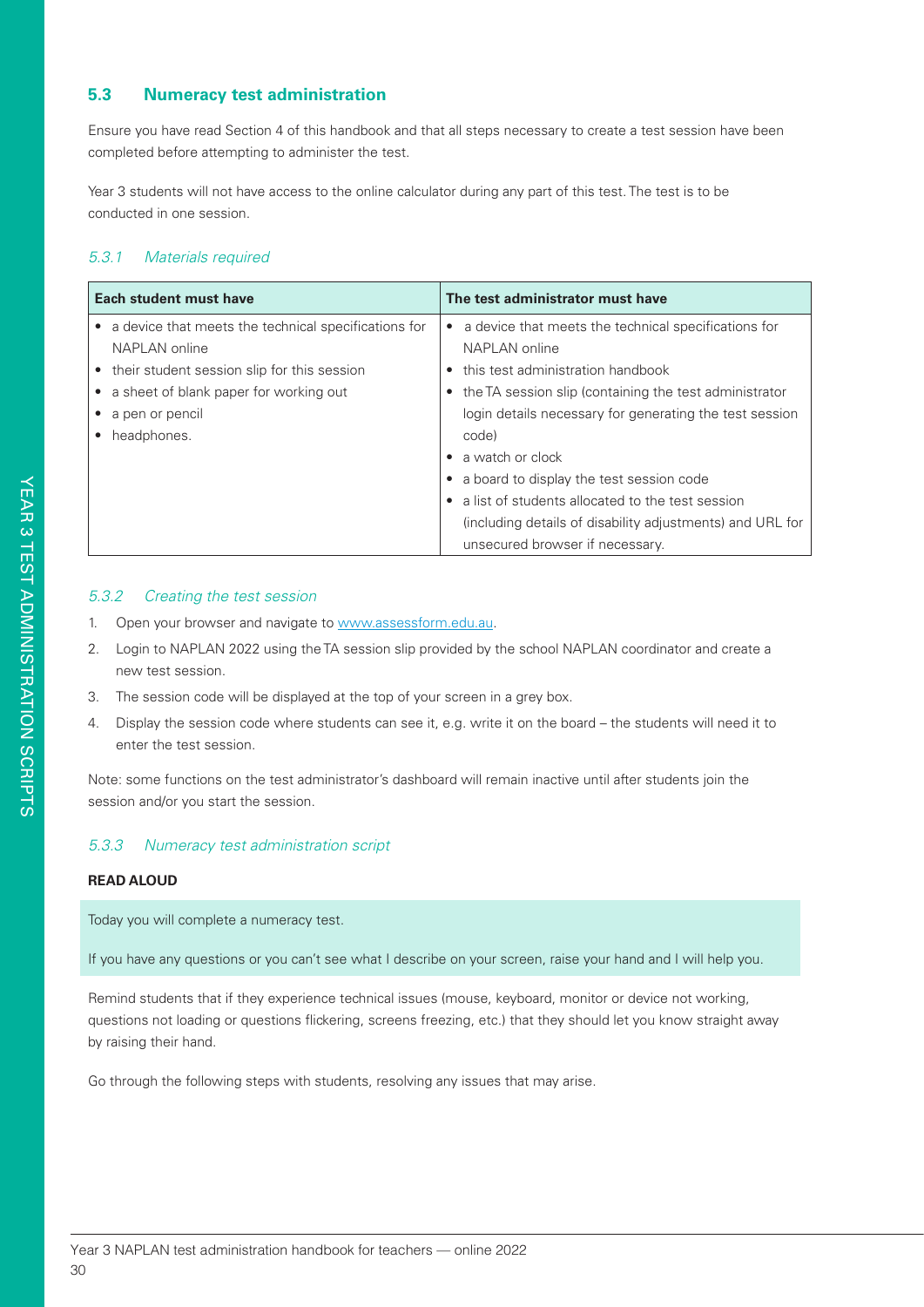Ask students to check that they have:

- their student code for the test on a piece of paper with their correct name
- a blank piece of paper, a pen or pencil and a set of headphones
- turned on their device
- plugged in their headphones
- adjusted their device volume to about three-quarters of its maximum level.

#### Ask students to:

- open the NAP locked down browser (students using an unsecured browser with DACs *AST* or *COL*, or their support person, should type the web address into the browser and select enter)
- select *NAPLAN 2022*.

Students will then see the audio check screen. For the numeracy test, students should:

- play the sound
- select *I can hear the sound on headphones* if they can hear the sound, or
- select *I can't hear the sound on headphones* if they can't hear the sound, and follow the instructions on the page.

Assist students with the disability adjustment code *AIA* if required. These students should select *I do not need to check my audio.*

Instruct students to:

- select *Start test*
- type the session code exactly as it appears on the board into the boxes, and then select *Next*
- type their student code into the boxes that appear and select *Next*
- check that their name is correct, select *Yes* and wait.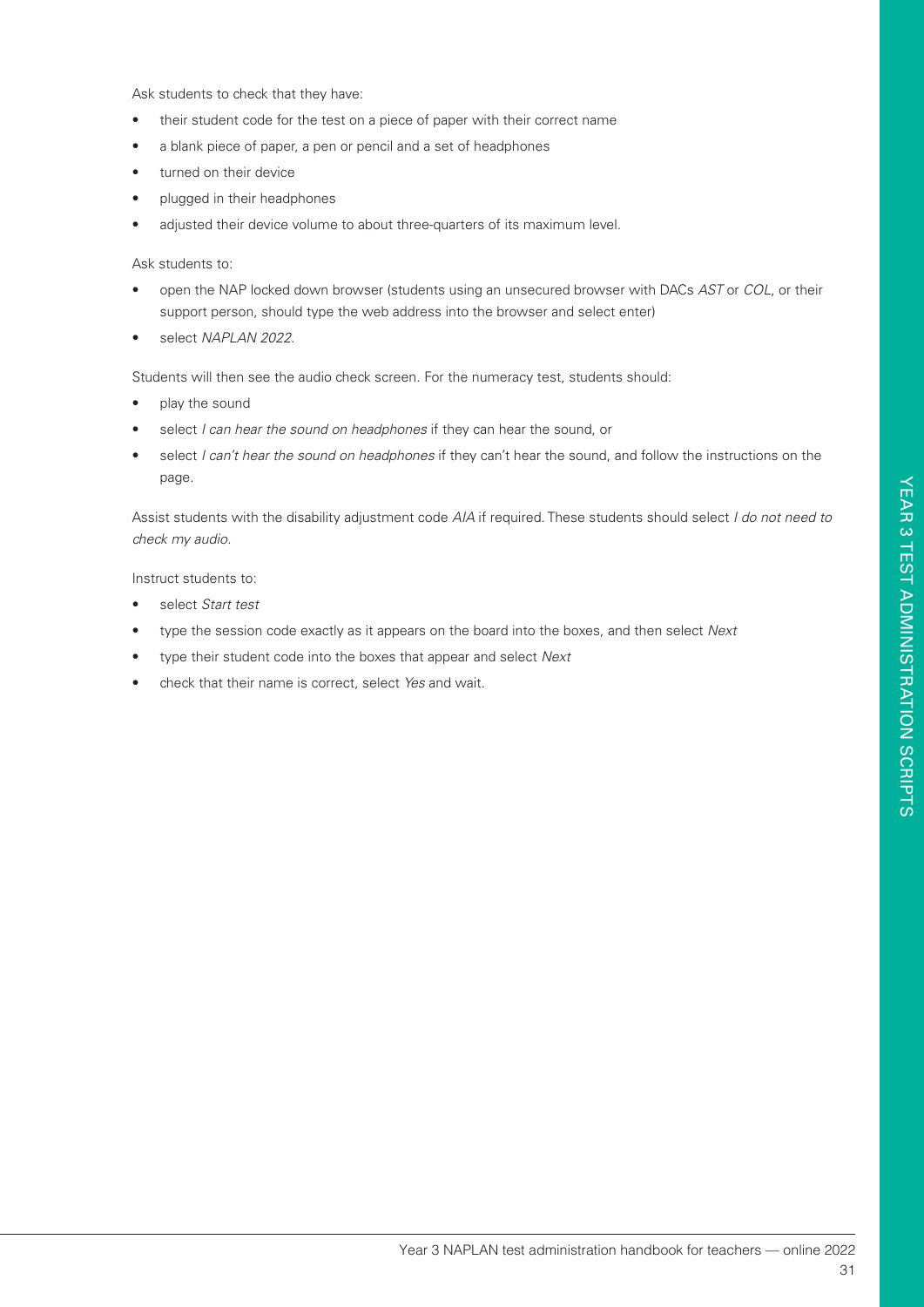#### **READ ALOUD**

In this test, you can select *Play* to have the questions read to you through your headphones. I can also read the questions to you, but I can't read numbers or symbols to you unless they are part of the text in the question. Also, I cannot explain the questions.

There are 36 questions in the numeracy test and you have 45 minutes to complete all the questions.

There are three sections in this test. At the end of each section you will see a message on your screen asking if you would like to review your answers before moving to the next section.

If you make a mistake, you can change your answer. If you find that a question is too hard for you, flag it and go on to the next one. If you have time, you can go back to flagged questions after you have finished the rest of the test.

There is a timer in the top left-hand corner of your screen. It will flash when you have 10 minutes left and again when you have five minutes left. I will also tell you. When your time ends you will see a screen asking you to select a *Finish* button.

If you finish early, check your answers and be sure that you have answered all the questions.

If you finish before your time ends you can also select the *Finish* button, but you will be asked whether or not you have completed all the questions and checked your answers. If you select *No* you will stay in the test. Selecting *Yes* will finish your test.

After you *Finish* your test, if there is still time left, you can select the *Reopen test* button to go back into the test.

Once you have finished your test, wait quietly.

Begin the session by selecting the *Start session* button on the test administrator's dashboard.

#### **READ ALOUD**

You may start the test now.

You must do your own work. You are not allowed to talk to other students.

Actively supervise students to make sure they are on task.

If students ask you to read questions, you should encourage them to use the platform audio. However, you may read questions for them. **Ensure you are familiar with what may and may not be read** to students. Refer to section 4.1, particularly *Assisting students*, for details and examples.

Students who finish early should be encouraged to check their answers. When they have finished checking, they should sit and wait patiently. They may not engage in 'early finisher' activities, such as reading, which may provide clues to the answers.

If a whole class has checked their responses, selected *Finish*, then submitted their tests before the allocated time, you may use discretion in managing the test environment and finalising the test session.

#### **After 40 minutes, READ ALOUD**

You have about five minutes left to finish the test. If you have already finished, use this time to check that you have answered all the questions.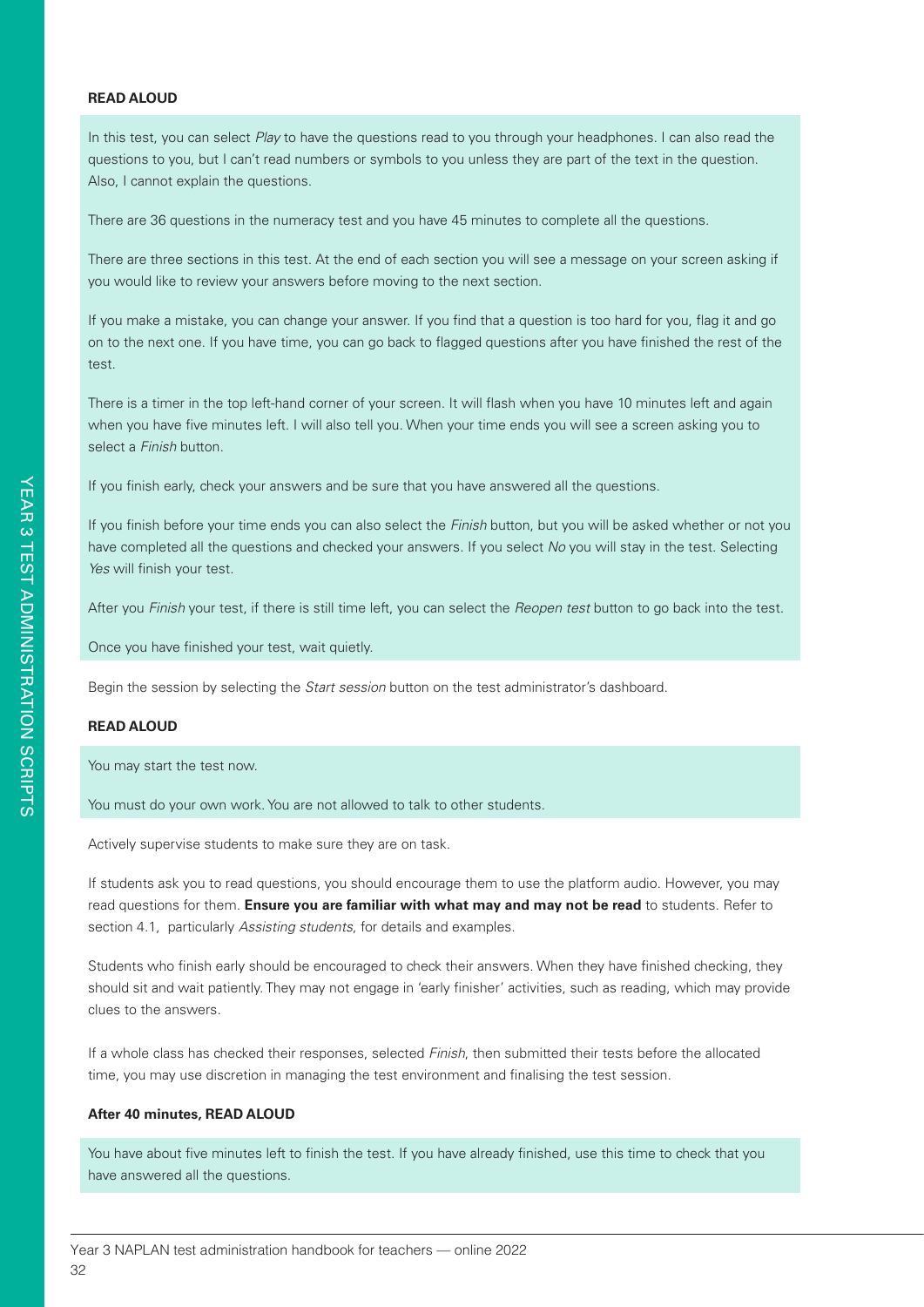Be mindful of students who may have been granted extra time due to a disability adjustment or a disruption. Alert these students when they have five minutes of test time remaining.

When your dashboard shows that the time has expired for all students:

#### **READ ALOUD**

Thank you everyone. The numeracy test is now finished.

If you have already finished your test, you should have a message confirming that it has been finished.

If you ran out of time to finish your test, you will now have a screen asking you to select *Finish*. Please select *Finish*.

Walk around and check that all students have finished their tests.

#### **READ ALOUD**

Leave your student session slip and working-out paper on your desk to be collected.

You should now all close the test browser.

Check that all students have closed the NAP locked down browser or, where appropriate, the unsecured browser.

#### **If any test attempt could not be finished because of a test disruption or a student has left the session due to illness or injury, you must not finish their test attempt or finalise the test session. You must inform the NAPLAN coordinator.**

If all test attempts have been finished, finalise the test session by selecting the *Finalise session* button on the test administrator's dashboard.

Collect all student session slips and all paper used during the tests. These must be returned to the NAPLAN coordinator, along with the TA session slips and any unused test codes, to be securely stored.

You will need to refer to *After the test* on page 22 to ensure you have met all requirements.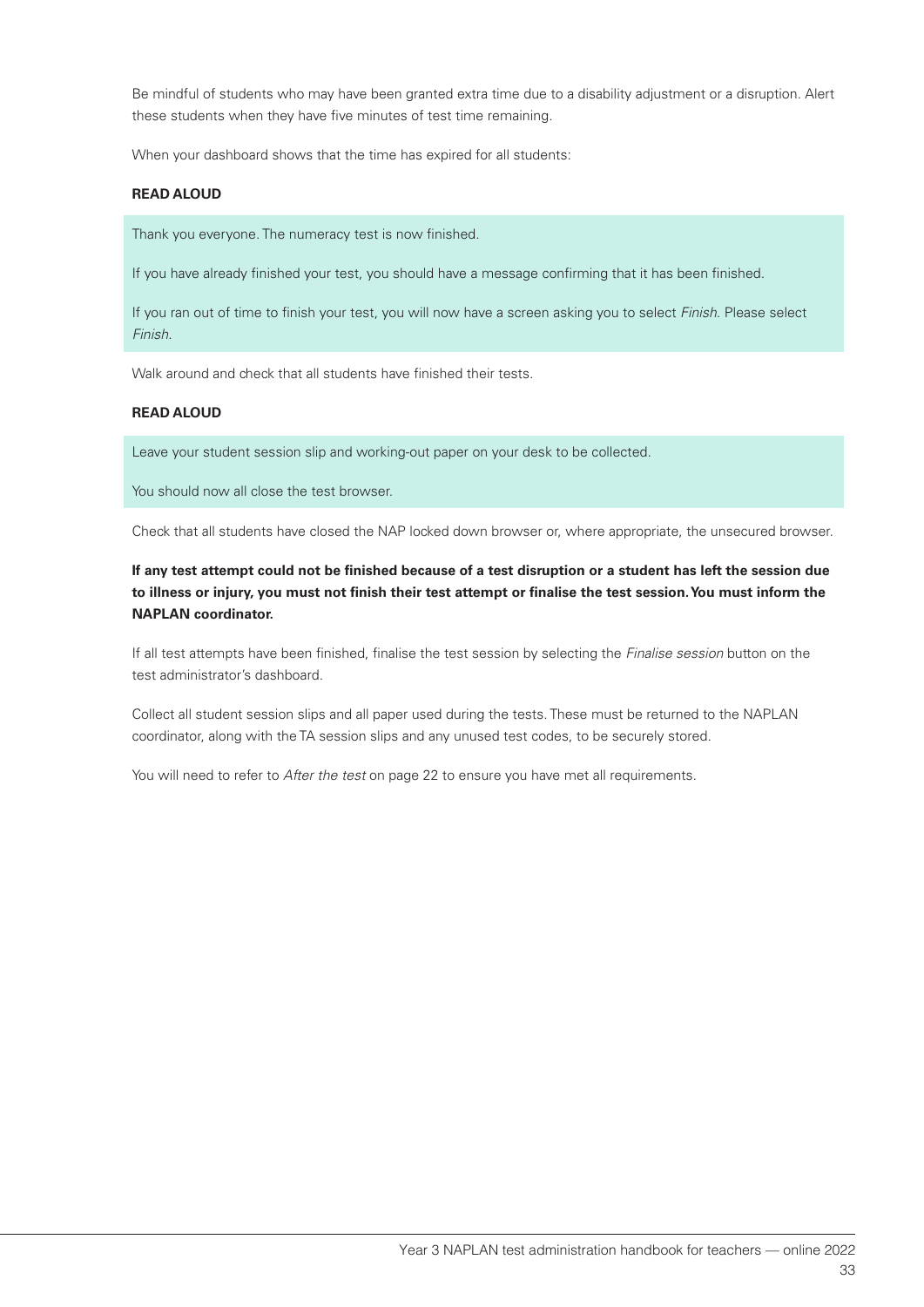# APPENDIX 1: DISABILITY ADJUSTMENT CODES

The following table shows the available disability adjustment codes (DAC), the online assessment platform adjustment, and the action required during the test session by test administrators.

| <b>DAC</b> | <b>Name</b>                                                        | <b>Online assessment</b><br>platform adjustment                                                                                     | <b>Action required by test administrator</b>                                                                                                                                                                                                                                                                                                                                                                                             |
|------------|--------------------------------------------------------------------|-------------------------------------------------------------------------------------------------------------------------------------|------------------------------------------------------------------------------------------------------------------------------------------------------------------------------------------------------------------------------------------------------------------------------------------------------------------------------------------------------------------------------------------------------------------------------------------|
| <b>SUP</b> | NAPLAN support person                                              | No platform adjustment.<br>Domains applicable:<br>reading, conventions of<br>language, numeracy.                                    | Arrange test environments so that                                                                                                                                                                                                                                                                                                                                                                                                        |
| <b>SCR</b> | Scribe                                                             | students with these adjustments do not<br>No platform adjustment.<br>disturb other students.<br>Domain applicable:<br>writing only. |                                                                                                                                                                                                                                                                                                                                                                                                                                          |
| OSS        | Oral sign / support                                                | No platform adjustment.                                                                                                             |                                                                                                                                                                                                                                                                                                                                                                                                                                          |
| <b>RBK</b> | Rest break                                                         | No platform adjustment.                                                                                                             | Pause the student's test attempt when<br>it is time for them to take a break. Once<br>the student has returned from their rest<br>break, resume the test attempt. (See<br>Pausing an individual test attempt on<br>page 19.)                                                                                                                                                                                                             |
|            | Adjustments providing extra time                                   |                                                                                                                                     |                                                                                                                                                                                                                                                                                                                                                                                                                                          |
| <b>ETA</b> | Extra time - one minute<br>for every six minutes of<br>test time   | Platform will automatically<br>calculate and add the<br>appropriate amount of extra<br>time to the student's test<br>timer.         |                                                                                                                                                                                                                                                                                                                                                                                                                                          |
| <b>ETB</b> | Extra time - one minute<br>for every three minutes of<br>test time |                                                                                                                                     | Ensure that the time allowed for the<br>whole test session includes the total<br>test duration for students with extra<br>time.                                                                                                                                                                                                                                                                                                          |
| <b>ETC</b> | Extra time - one minute<br>for every two minutes of<br>test time   |                                                                                                                                     |                                                                                                                                                                                                                                                                                                                                                                                                                                          |
| <b>ETD</b> | Extra time - double total<br>test time                             |                                                                                                                                     |                                                                                                                                                                                                                                                                                                                                                                                                                                          |
|            | Adjustments allowing the locked down browser to be disabled        |                                                                                                                                     |                                                                                                                                                                                                                                                                                                                                                                                                                                          |
| <b>AST</b> | Locked down browser cannot<br>Assistive technology                 | Disable locked down browser to allow<br>setting manipulation (customised<br>pointing devices, keyboards, software<br>access, etc.)  |                                                                                                                                                                                                                                                                                                                                                                                                                                          |
|            |                                                                    | be used for these adjustments.                                                                                                      | Provide additional supervision to ensure<br>students who are not using the locked<br>down browser do not access prohibited<br>functionality, such as external websites<br>or calculators.                                                                                                                                                                                                                                                |
| COL        | Colour contrast<br>modification                                    | Locked down browser cannot<br>be used for these adjustments.                                                                        | Disable locked down browser to allow<br>student to adjust colour, contrast or<br>brightness settings on their device. This<br>includes setting screen to 'invert' in<br>conjunction with BNW to create white<br>text with black background.<br>Provide additional supervision to ensure<br>students who are not using the locked<br>down browser do not access prohibited<br>functionality, such as external websites<br>or calculators. |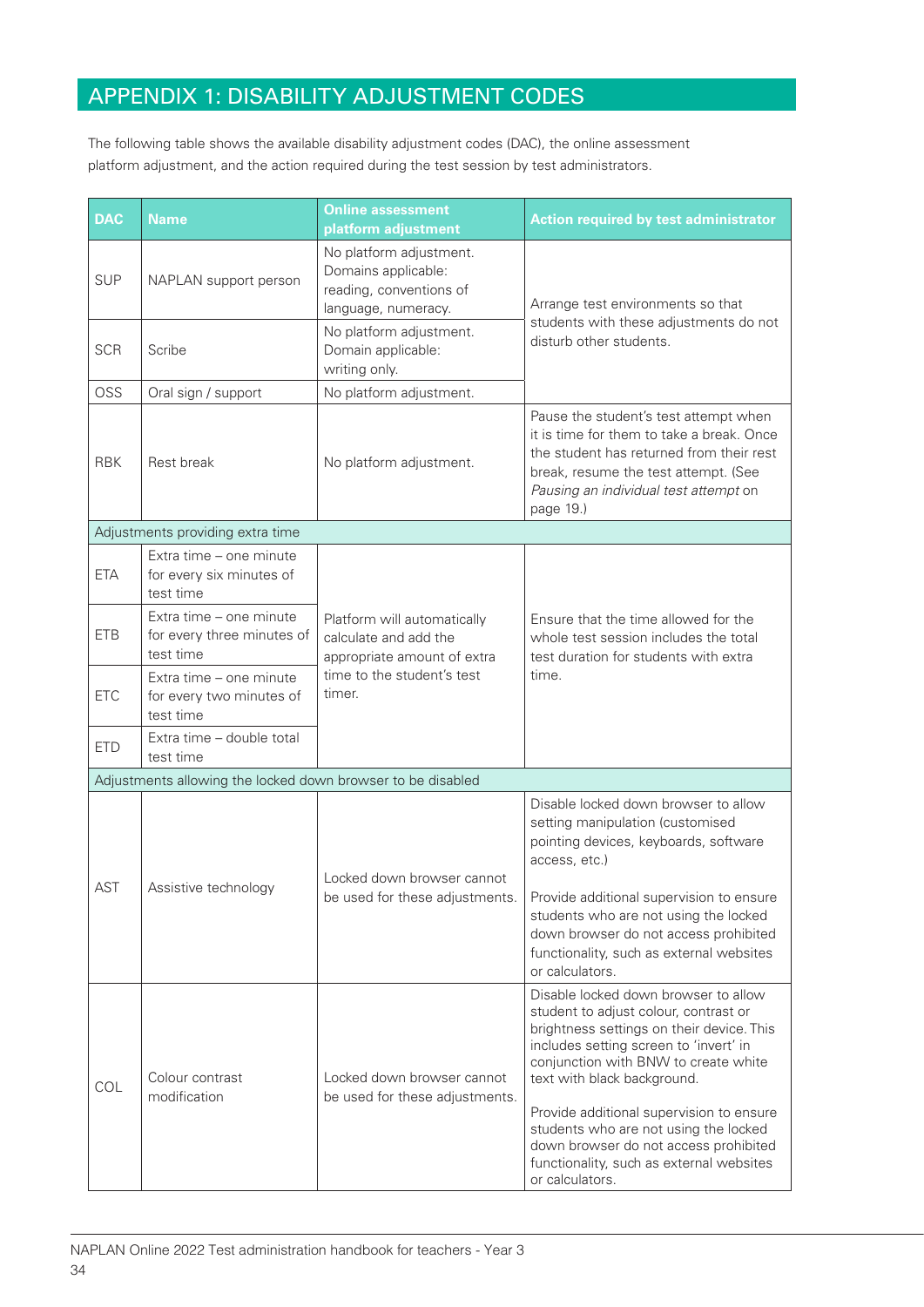| <b>DAC</b>                                      | <b>Name</b>                                                                                                                           | <b>Online assessment</b><br>platform adjustment                                       | <b>Action required by test administrator</b>                                                                                 |  |
|-------------------------------------------------|---------------------------------------------------------------------------------------------------------------------------------------|---------------------------------------------------------------------------------------|------------------------------------------------------------------------------------------------------------------------------|--|
|                                                 | Adjustments through offline testing                                                                                                   |                                                                                       |                                                                                                                              |  |
| OFF                                             | Braille, large print,<br>black and white master<br>hardcopy, electronic pdf<br>format                                                 | No platform adjustment.                                                               | Student will sit a paper-based version or<br>an electronic pdf version of the NAPLAN<br>paper tests.                         |  |
| Adjustments providing alternative items         |                                                                                                                                       |                                                                                       |                                                                                                                              |  |
| <b>AIA</b>                                      | Alternative items - audio                                                                                                             | Platform will swap audio items<br>for alternatives.                                   | None – the online assessment platform<br>will automatically substitute affected<br>items with appropriate alternative items. |  |
| AIV                                             | Alternative items - visual                                                                                                            | Platform will swap visually<br>detailed items for alternatives.                       |                                                                                                                              |  |
| Adjustments providing alternative colour themes |                                                                                                                                       |                                                                                       |                                                                                                                              |  |
| <b>BNW</b>                                      | Black with white<br>background<br>(use with COL and<br>system settings to invert<br>colours for white text with<br>black background*) | Platform will use student's<br>preferred colour scheme<br>where defined for this DAC. | None – the platform will automatically<br>substitute student's chosen colour<br>theme.                                       |  |
| <b>BNB</b>                                      | Black with blue<br>background                                                                                                         |                                                                                       |                                                                                                                              |  |
| <b>BNL</b>                                      | Black with lilac<br>background                                                                                                        |                                                                                       | *Follow student's usual process to set<br>up screen inverting via device.                                                    |  |
| <b>BNG</b>                                      | Black with green<br>background                                                                                                        |                                                                                       |                                                                                                                              |  |
| <b>BNY</b>                                      | Black with yellow<br>background                                                                                                       |                                                                                       |                                                                                                                              |  |